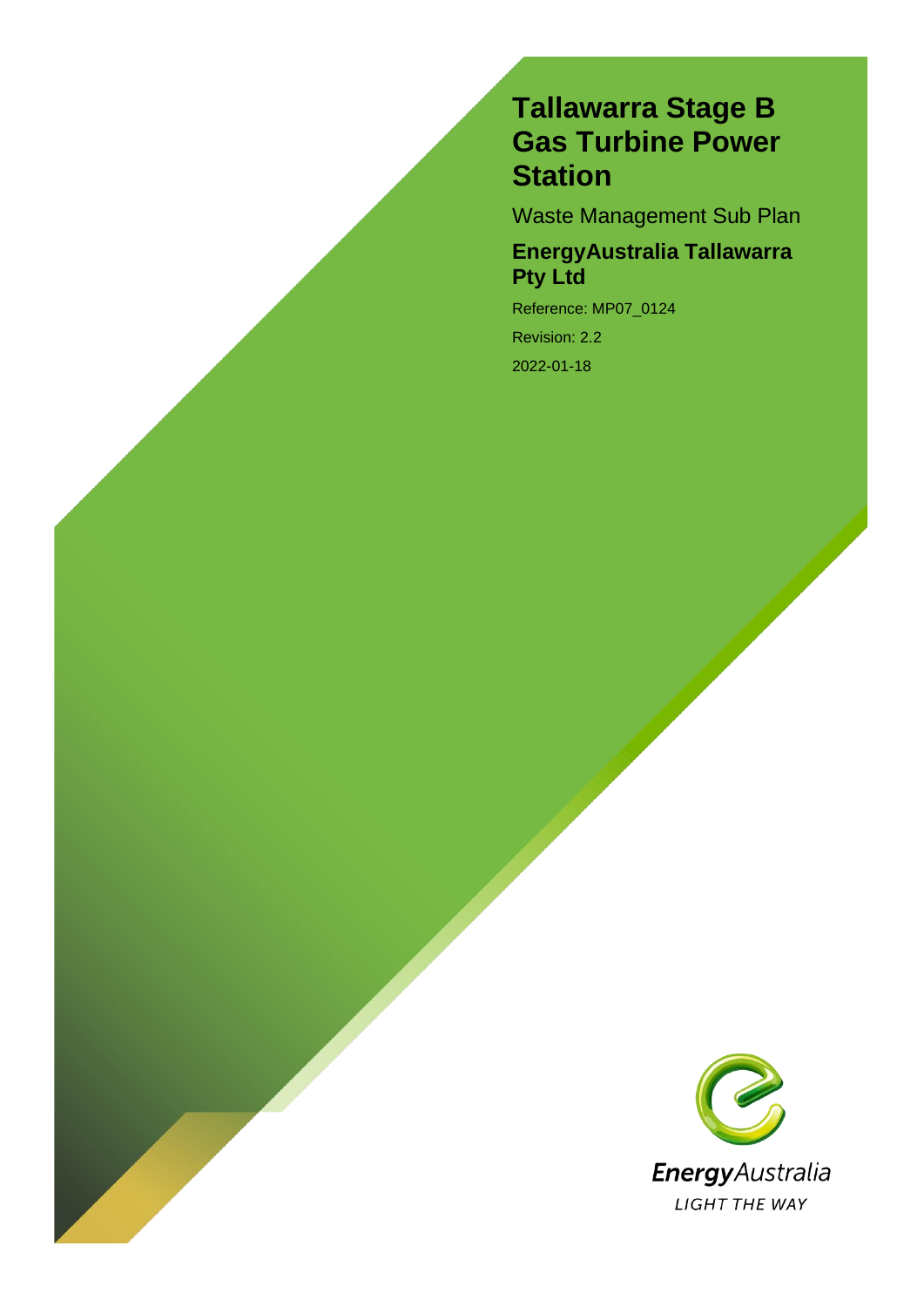# Document control record

Document prepared by:

#### **Aurecon Australasia Pty Ltd**

ABN 54 005 139 873 Level 5, 116 Military Road Neutral Bay NSW 2089 PO Box 538 Neutral Bay NSW 2089 Australia

**T** +61 2 9465 5599

**F** +61 2 9465 5598

**E** sydney@aurecongroup.com

**W** aurecongroup.com

|                         | <b>Document control</b> | <b>aurecon</b>                               |                         |                 |                 |  |  |
|-------------------------|-------------------------|----------------------------------------------|-------------------------|-----------------|-----------------|--|--|
| <b>Report title</b>     |                         | Waste Management Sub Plan                    |                         |                 |                 |  |  |
| <b>Document code</b>    |                         | <b>Tallawarra B Power Station</b>            | <b>Project number</b>   |                 | MP07_0124       |  |  |
| <b>Client</b>           |                         | EnergyAustralia Tallawarra Pty Ltd           |                         |                 |                 |  |  |
|                         | <b>Client contact</b>   | Amanda Jones                                 | <b>Client reference</b> |                 |                 |  |  |
| <b>Rev</b>              | <b>Date</b>             | <b>Revision details/status</b>               | <b>Author</b>           | <b>Reviewer</b> | <b>Approver</b> |  |  |
| $\mathbf 0$             | 2021-08-23              | Draft for stakeholder consultation           | KG                      | PF              |                 |  |  |
| 1.0                     | 2021-09-20              | Addressing EnergyAustralia and GECL comments | PF                      | MH              |                 |  |  |
| 1.1                     | 2021-10-04              | Addressing ER comments                       | AJ / PF                 | PF              |                 |  |  |
| 1.2                     | 2021-10-12              | Addressing ER comments and reformatted       | AJ / PF                 | <b>PF</b>       |                 |  |  |
| 2.0                     | 2021-10-19              | Issue for DPIE submission                    | PF                      | AJ              | PF              |  |  |
| 2.1                     | 2021-11-13              | Addressing DPIE comments                     | PF                      | AJ              | PF              |  |  |
| 2.2                     | 2022-01-18              | Addressing DPIE feedback                     | AJ                      | PF              | PF              |  |  |
|                         |                         |                                              |                         |                 |                 |  |  |
|                         |                         |                                              |                         |                 |                 |  |  |
|                         |                         |                                              |                         |                 |                 |  |  |
|                         |                         |                                              |                         |                 |                 |  |  |
|                         |                         |                                              |                         |                 |                 |  |  |
| <b>Current revision</b> |                         | 2.2                                          |                         |                 |                 |  |  |

| <b>Approval</b> |                                     |              |                                                  |  |  |
|-----------------|-------------------------------------|--------------|--------------------------------------------------|--|--|
| Author          |                                     | Approver     |                                                  |  |  |
| <b>Name</b>     | <b>Peter Fawcett</b>                | <b>Name</b>  | Amanda Jones                                     |  |  |
| <b>Title</b>    | Principal, Environment and Planning | <b>Title</b> | Environmental Planning & Assurance<br>Specialist |  |  |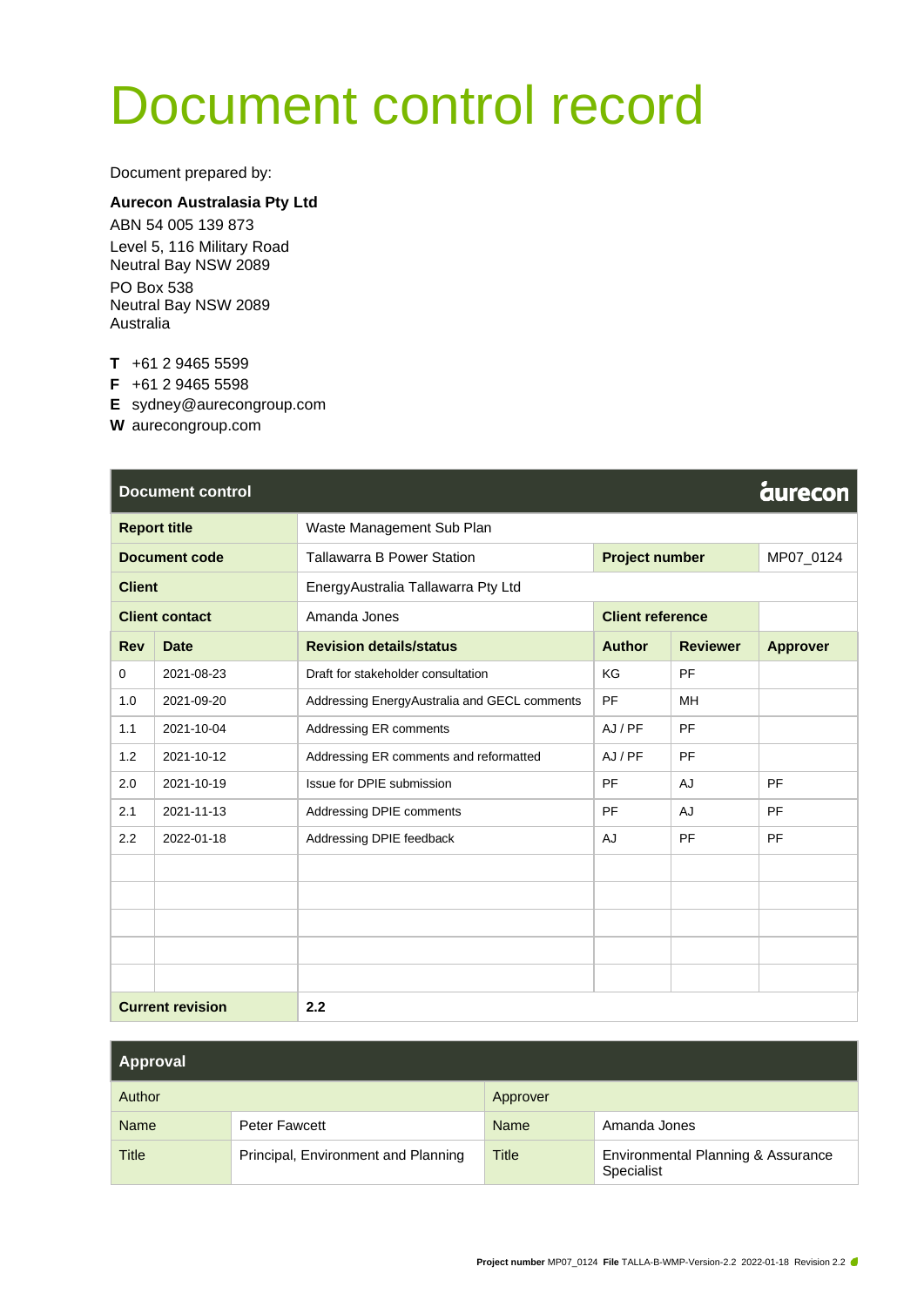#### **Abbreviations**

| <b>Abbreviation</b> | <b>Meaning</b>                                                                                          |
|---------------------|---------------------------------------------------------------------------------------------------------|
| CCGT                | Combined cycle gas turbine                                                                              |
| <b>CEMP</b>         | Construction environmental management plan                                                              |
| CoA                 | Conditions of Approval to Major Project MP07-0124                                                       |
| <b>DPIE</b>         | Department of Planning, Industry and Environment                                                        |
| EA                  | Environmental Assessment (SKM, 2009)                                                                    |
| <b>EMS</b>          | Environmental management strategy                                                                       |
| <b>ENM</b>          | Excavated natural material                                                                              |
| EP&A Act            | <b>Environment Planning and Assessment Act 1979</b>                                                     |
| EPA                 | <b>NSW Environment Protection Agency</b>                                                                |
| <b>EPL</b>          | <b>Environment protection licence</b>                                                                   |
| ER.                 | Environmental representative                                                                            |
| <b>EWMS</b>         | Environmental work method statements                                                                    |
| GECL                | GE Clough, engineering, procurement and construction contractor                                         |
| <b>HSSE</b>         | Health, safety, security and environment                                                                |
| kV                  | Kilovolts                                                                                               |
| Mod-1               | Modification 1 to Major Project MP07-0124                                                               |
| Mod-2               | Modification 2 to Major Project MP07-0124                                                               |
| <b>MW</b>           | <b>Megawatts</b>                                                                                        |
| OEMP                | Operational environmental management plan                                                               |
| <b>OCGT</b>         | Open cycle gas turbine                                                                                  |
| POEO Act            | Protection of the Environment Operations Act 1997                                                       |
| <b>SEPP</b>         | <b>State Environmental Planning Policy</b>                                                              |
| SoC                 | Statement of Commitments within the Environmental Assessment and Submissions Report<br>(SKM, 2009/2010) |
| <b>SWMP</b>         | Soil and water management plan                                                                          |
| <b>VENM</b>         | Virgin excavated natural material                                                                       |
| <b>WARR Act</b>     | Waste Avoidance and Resource Recovery Act 2001                                                          |
| <b>WMP</b>          | Waste management plan                                                                                   |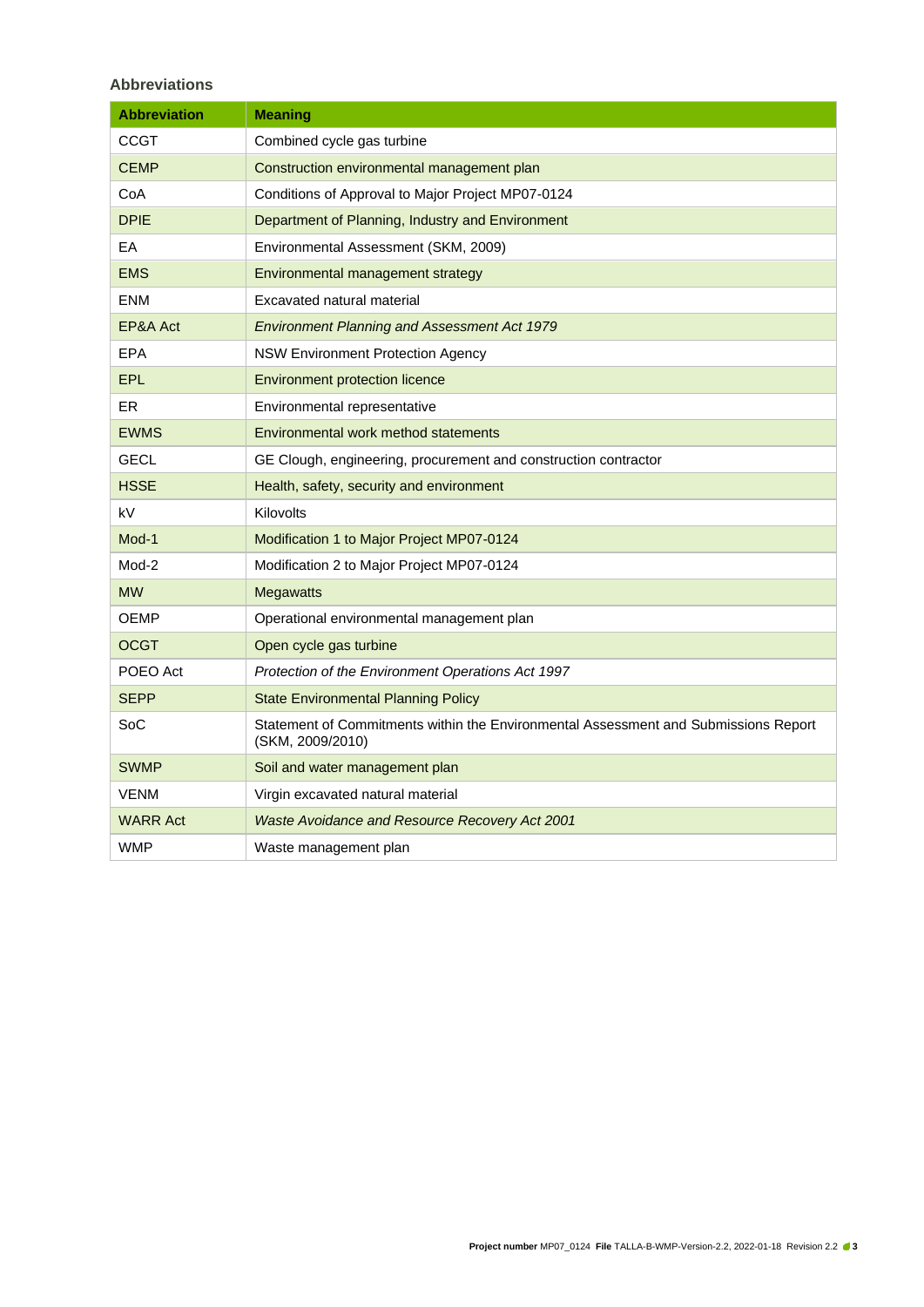# **Contents**

| 1                       |     |                                                |    |  |  |  |  |
|-------------------------|-----|------------------------------------------------|----|--|--|--|--|
|                         | 1.1 |                                                |    |  |  |  |  |
|                         | 1.2 |                                                |    |  |  |  |  |
|                         | 1.3 |                                                |    |  |  |  |  |
|                         | 1.4 |                                                |    |  |  |  |  |
| $\overline{2}$          |     |                                                |    |  |  |  |  |
|                         | 2.1 |                                                |    |  |  |  |  |
|                         | 2.2 |                                                |    |  |  |  |  |
|                         | 2.3 |                                                |    |  |  |  |  |
| 3                       |     |                                                |    |  |  |  |  |
|                         | 3.1 |                                                |    |  |  |  |  |
|                         | 3.2 |                                                |    |  |  |  |  |
|                         | 3.3 |                                                |    |  |  |  |  |
|                         | 3.4 |                                                |    |  |  |  |  |
|                         | 3.5 |                                                |    |  |  |  |  |
|                         | 3.6 |                                                |    |  |  |  |  |
|                         | 3.7 |                                                |    |  |  |  |  |
|                         |     | 3.7.1                                          |    |  |  |  |  |
|                         |     | 3.7.2                                          |    |  |  |  |  |
|                         | 3.8 |                                                |    |  |  |  |  |
|                         | 3.9 |                                                |    |  |  |  |  |
| $\overline{\mathbf{4}}$ |     |                                                |    |  |  |  |  |
| 5                       |     |                                                |    |  |  |  |  |
|                         | 5.1 |                                                |    |  |  |  |  |
|                         | 5.2 |                                                |    |  |  |  |  |
|                         | 5.3 |                                                |    |  |  |  |  |
|                         | 5.4 |                                                |    |  |  |  |  |
| 6                       |     |                                                |    |  |  |  |  |
|                         |     | 6.1 Tallawarra A wastewater management system. | 23 |  |  |  |  |
|                         | 6.2 |                                                |    |  |  |  |  |
| $\overline{7}$          |     |                                                |    |  |  |  |  |
|                         | 7.1 |                                                |    |  |  |  |  |
|                         | 7.2 |                                                |    |  |  |  |  |
|                         | 7.3 |                                                |    |  |  |  |  |
|                         | 7.4 |                                                |    |  |  |  |  |
|                         | 7.5 |                                                |    |  |  |  |  |
|                         | 7.6 |                                                |    |  |  |  |  |
| 8                       |     |                                                |    |  |  |  |  |

### **Appendices**

Appendix A: Waste management register Appendix B: Agency consultation log Appendix C: Incident notification requirements (major project approval, Appendix 1)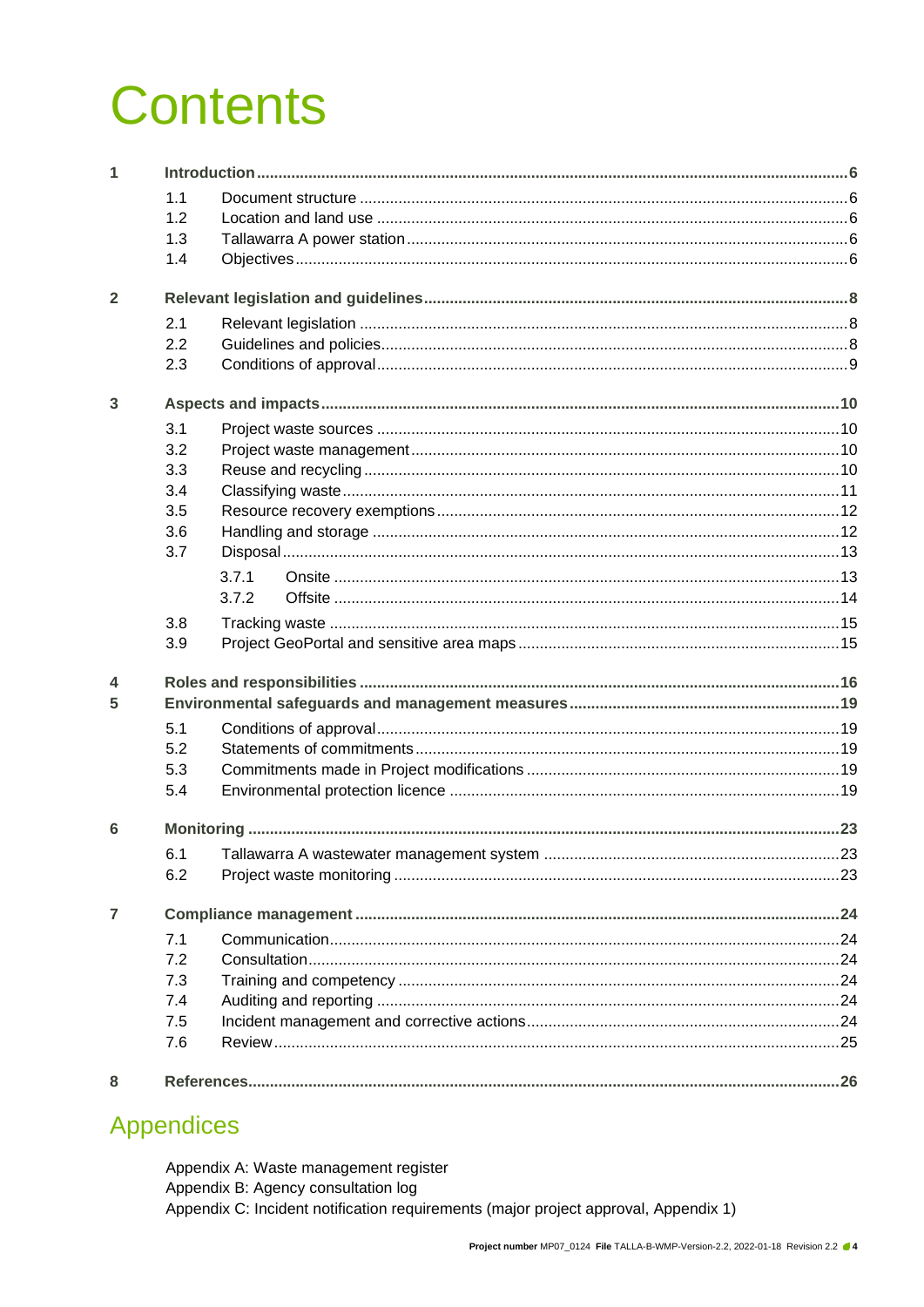### **Tables**

[Table 2-1: Conditions of approval relevant to the WMP](#page-8-1)

[Table 3-1: Waste minimisation hierarchy](#page-9-4)

[Table 3-2: Six-step process for waste classification \(NSW EPA, 2014\)](#page-10-1)

[Table 3-3: Potential waste generation streams and waste management measures](#page-12-2)

[Table 3-4: Waste tracking obligations under the POEO \(Waste\) Regulation 2005](#page-14-2)

[Table 4-1 Roles and responsibilities](#page-15-1)

[Table 5-1: Environmental safeguards and management measures](#page-19-0)

[Table 6-1: Tallawarra A wastewater management EPL monitoring requirements](#page-22-3)

[Table 6-2: WMP monitoring requirements](#page-22-4)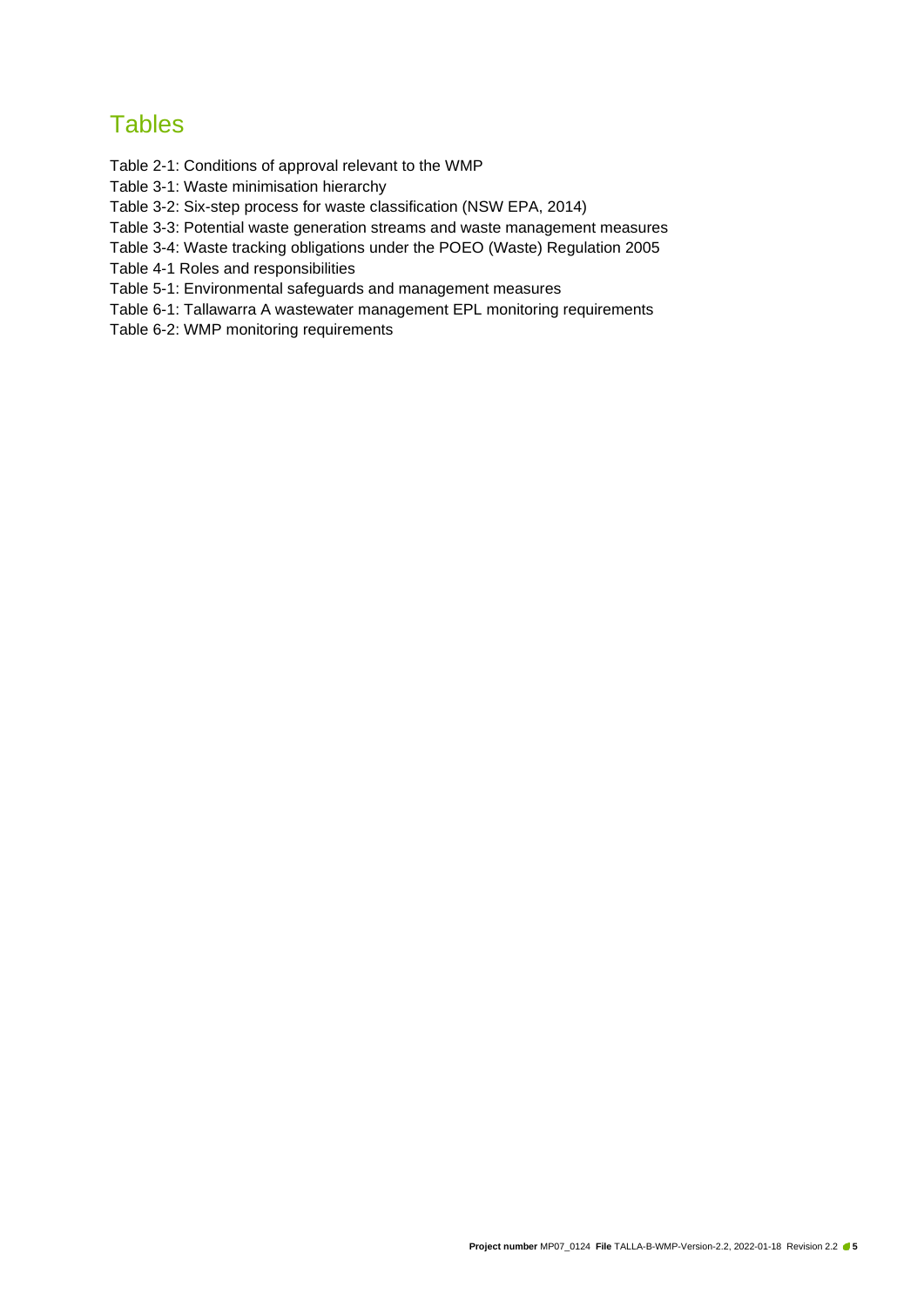# <span id="page-5-0"></span>1 Introduction

### <span id="page-5-1"></span>**1.1 Document structure**

The Tallawarra B open cycle gas turbine power station project (the Project) Environmental Management Strategy (EMS) provides the overarching strategic environmental management framework for the delivery (design, construction and operation) of the Project.

Within the management framework provided by the EMS, a Construction Environment Management Plan (CEMP) has been developed by EnergyAustralia to provide a system of environmental management for the construction phase of the project. The CEMP includes procedures, policies, and processes to establish and maintain project compliance and best practice controls. Its implementation will ensure that potential environmental impacts are managed during the construction of the Project. The CEMP is structured to include a range of aspect specific management sub-plans, including this document, to translate the corresponding environmental management requirements, commitments, and conditions of approval into an actionable construction management plan.

This Waste Management Sub-Plan (WMP) has been prepared to supplement the CEMP. It should be read in conjunction with the EMS and CEMP. This WMP should be used to inform the development of Environmental Work Method Statement (EWMS)

This WMP is required to be implemented by EnergyAustralia and contractors that undertake construction work on the project.

### <span id="page-5-2"></span>**1.2 Location and land use**

The Project is located at Yallah Bay Road, Yallah approximately 13 km south of Wollongong and 60 km south of Sydney. The site was previously used for a coal-fired power station, which was decommissioned in 1989. The Project will be constructed immediately adjacent to the existing Tallawarra A closed cycle gas turbine power station. As a result of its previous uses, most of the land surrounding the Project site (Tallawarra Lands) is vacant and has been cleared of vegetation. Currently, cattle grazing, and other rural activities constitute the primary land use beyond the power station site boundary.

### <span id="page-5-3"></span>**1.3 Tallawarra A power station**

The existing Tallawarra A closed cycle gas turbine power station is operated by EnergyAustralia. It will continue be operational throughout construction of the Project. The Project will utilise much of the existing Tallawarra Stage A power station equipment and infrastructure during construction.

### <span id="page-5-4"></span>**1.4 Objectives**

The Project objectives underpin the objectives of the Waste Avoidance and Resource Recovery Act 2001 and are created in line with the NSW Government's hierarchy of waste management. The objectives of this WMP are to:

- Comply with relevant policies, legislation and licences
- Prevent and reduce adverse waste impacts on the environment throughout the construction and preoperational stages of the Project, through:
	- − Avoiding waste where possible
	- − Minimising waste generation
	- − Reuse and recycle waste products where possible
	- − Separation of waste into classification groups (with specific attention to Non-hazardous and Hazardous categories)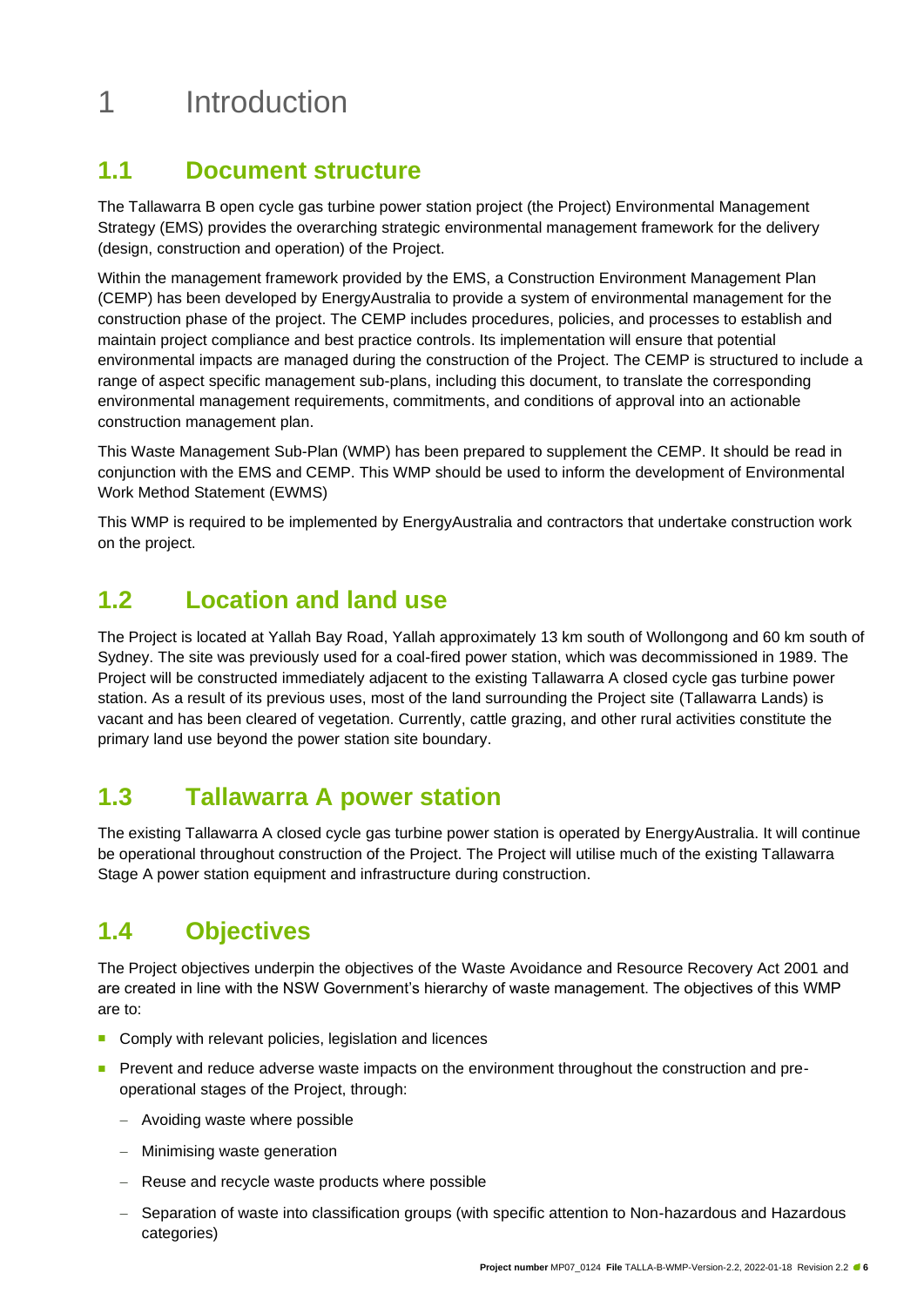- Promote ecologically sustainable development through maximising efficient use, re-use, recovery, and recycling, of resources
- Dispose of all waste in line with classification and legal requirements
- Handle and dispose of all waste in an appropriate and safe manner.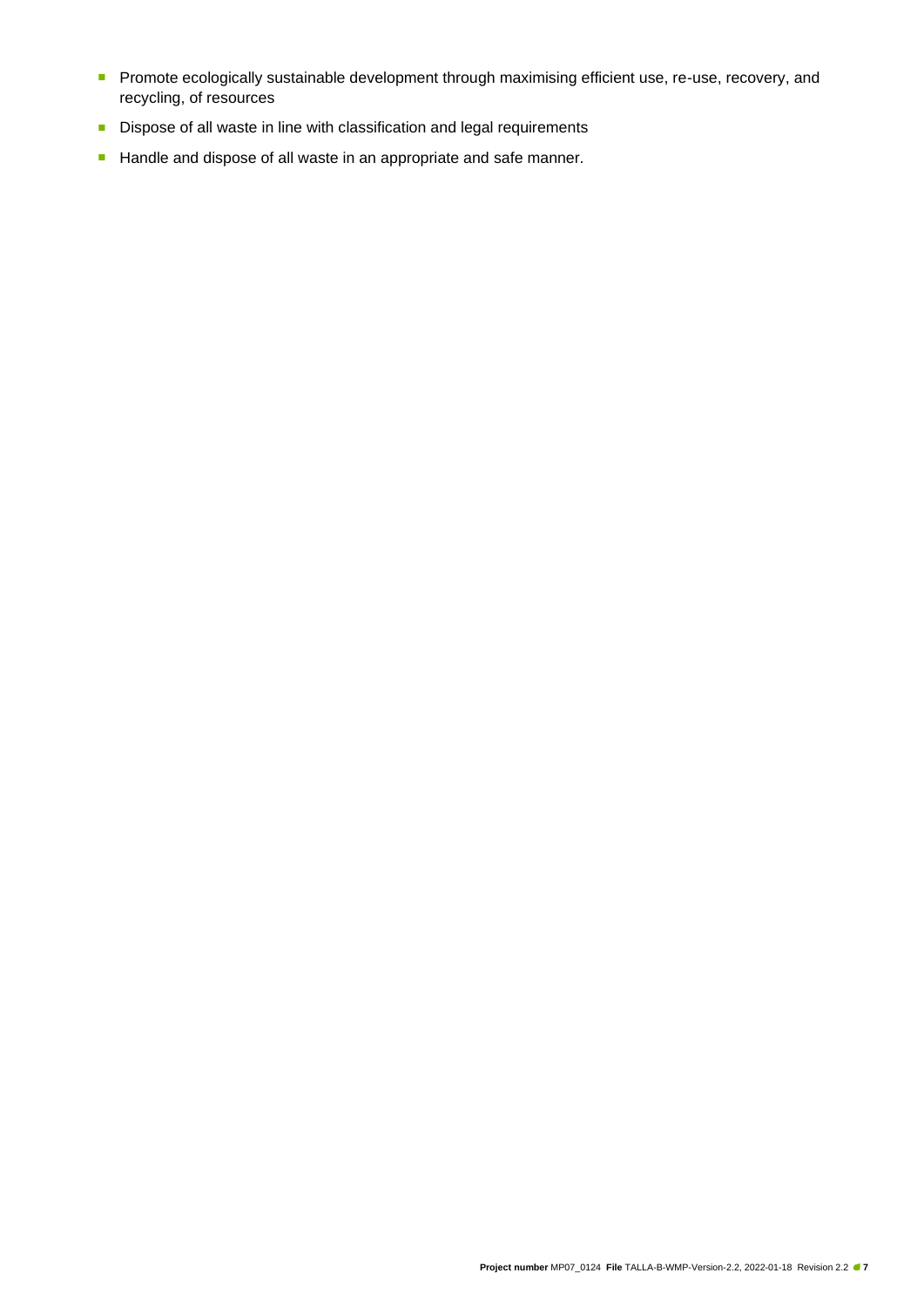# <span id="page-7-0"></span>2 Relevant legislation and guidelines

### <span id="page-7-1"></span>**2.1 Relevant legislation**

The relevant legislation addressed in this WMP include:

- <sup>◼</sup> *Contaminated Land Management Act 1997*
- *Environmental Planning and Assessment Act 1979* (EP&A Act).
- EP&A Regulation 2000
- <sup>◼</sup> *Environmentally Hazardous Chemicals Act 1985*
- *Protection of the Environment Operations Act 1997 (POEO Act)*
- POEO (General) Regulation 2009
- POEO (Waste) Regulations 2005
- <sup>◼</sup> *Waste Avoidance and Resource Recovery Act 2001* (WARR Act)
- *Work Health and Safety Act 2011*
- Work Health and Safety Regulation 2011
- Wollongong City Council local requirements.

A responsibility table for addressing approvals, licenses, and permits required for the Project is provided in the EMS Appendix G.

### <span id="page-7-2"></span>**2.2 Guidelines and policies**

The guidelines and policies addressed in this WMP include:

- Wollongong City Council Development Control Plan– Management of All Wastes Associated with Building Sites - Technical Policy, 1999.
- Environmental Guidelines: Assessment, Classification and Management of Non-Liquid and Liquid Waste (EPA, 1999).
- Waste Classification Guidelines Part 1: Classifying waste (NSW EPA, 2014).
- Waste Classification Guidelines Part 2: Immobilisation of waste (NSW EPA, 2014).
- Waste Classification Guidelines Part 3: Waste containing radioactive material (NSW EPA, 2014)
- Waste Classification Guidelines Part 4: Acid sulfate soils (NSW EPA, 2014).
- Waste Reduction and Purchasing Policy (WRAPP) (NSW Government, 1997).
- Guidelines on Resource Recovery Exemptions Land Application of Waste Materials as Fill (NSW EPA, 2017)
- Guidelines on Resource Recovery Exemptions Land Application of Waste Materials as fertiliser or soil amendment (NSW EPA, 2017).
- Storing and Handling Liquids, Environmental Protection: Participants Manual (NSW DECC, 2007).
- Hazard Analysis State Environmental Planning Policy No. 33 (SEPP 33) Hazardous and Offensive Development
- Code of Practice How to Safely Remove Asbestos (NSW Government, 2019).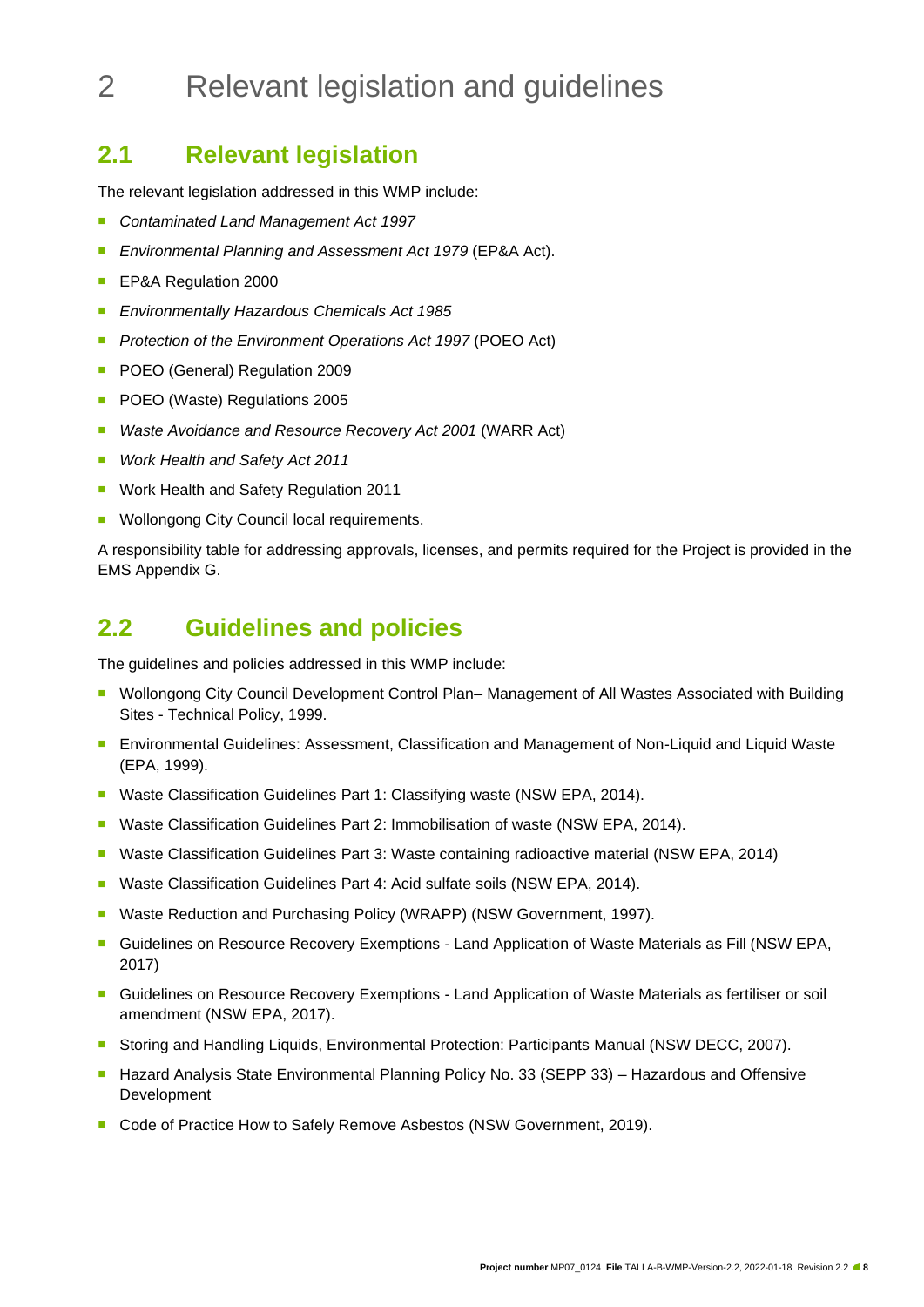### <span id="page-8-0"></span>**2.3 Conditions of approval**

The conditions of approval specifically relating to this WMP are provided in [Table 2-1](#page-8-2) along with the responsibility for compliance. Where these conditions translate into an environmental safeguard or management measure, [Table 5-1](#page-19-1) indicates where in this WMP (or other management plan) the condition is addressed.

<span id="page-8-2"></span><span id="page-8-1"></span>**Table 2-1: Conditions of approval relevant to the WMP**

| CoA#                     | <b>Condition Requirement</b>                                                                                                                                                                                                                                                                                                                                                                                                                                                                                             | <b>Responsibility</b>         | <b>Where</b><br>addressed |
|--------------------------|--------------------------------------------------------------------------------------------------------------------------------------------------------------------------------------------------------------------------------------------------------------------------------------------------------------------------------------------------------------------------------------------------------------------------------------------------------------------------------------------------------------------------|-------------------------------|---------------------------|
| 3.20                     | The Proponent shall not permit any offensive odour, as defined<br>under section 129 of the Protection of the Environment<br>Operations Act 1997, to be emitted beyond the boundary of the<br>site.                                                                                                                                                                                                                                                                                                                       | EnergyAustralia               | <b>NAQMP</b>              |
| 3.58                     | All waste materials removed from the site shall only be directed to<br>a waste management facility lawfully permitted to accept the<br>materials.                                                                                                                                                                                                                                                                                                                                                                        | EnergyAustralia<br>Contractor | Section 3.8<br>Section 5  |
| 3.59                     | The Proponent shall, to the extent that is reasonable and feasible,<br>maximise the treatment, reuse and/or recycling on the project site<br>of any waste oils, excavated soils, vegetation, slurries, sludges or<br>other solid and liquid waste materials associated with the project,<br>to minimise the need for treatment or disposal of those materials<br>outside the power station.                                                                                                                              | EnergyAustralia               | Section 3.6<br>Section 5  |
| 3.60                     | The Proponent shall not cause, permit or allow any waste<br>generated outside the site to be received at the site for storage,<br>treatment, processing, reprocessing, or disposal on the site,<br>except as expressly permitted by a licence under the Protection of<br>the Environment Operations Act 1997, if such a licence is required<br>in relation to that waste.                                                                                                                                                | EnergyAustralia               | Section 3.8<br>Section 5  |
| 3.61                     | The Proponent shall ensure that all liquid and/or non-liquid waste<br>generated on the site is assessed and classified in accordance<br>with Waste Classification Guidelines (EPA, 2009), or any<br>superseding document.                                                                                                                                                                                                                                                                                                | EnergyAustralia               | Section 3.4<br>Section 5  |
| 5.1 and<br>Appendix<br>1 | The Secretary must be notified in writing via the Major Projects<br>website immediately after the Proponent becomes aware of an<br>incident. The notification must identify the development<br>(including the application number and the name of the<br>development if it has one) and set out the location and nature of<br>the incident. Subsequent notification requirements must be<br>given, and reports submitted in accordance with the<br>requirements set out in Appendix 1 [of the major project<br>approval]. | EnergyAustralia               | Section 7.5<br>Appendix C |
| 7.7                      | Within 3 months, unless the Secretary agrees otherwise, of:<br>a) the submission of an incident report under condition 5.1 of this<br>approval;<br>b) the submission of an Independent Environmental Audit report<br>under condition 5.11 of this approval;                                                                                                                                                                                                                                                              | EnergyAustralia               | Section 7.6               |
|                          | c) the approval of any modification to the conditions of this<br>approval; or                                                                                                                                                                                                                                                                                                                                                                                                                                            |                               |                           |
|                          | d) a direction from the Secretary under condition 1.3 of this<br>approval;                                                                                                                                                                                                                                                                                                                                                                                                                                               |                               |                           |
|                          | the Proponent must review and, if necessary, revise the studies,<br>strategies or plans required under the conditions of approval to<br>the satisfaction of the Secretary.                                                                                                                                                                                                                                                                                                                                               |                               |                           |
|                          | Where this review leads to revisions in any such document, then<br>within 4 weeks of the review the revised document must be<br>submitted to the Secretary for approval, unless otherwise agreed<br>with the Secretary.                                                                                                                                                                                                                                                                                                  |                               |                           |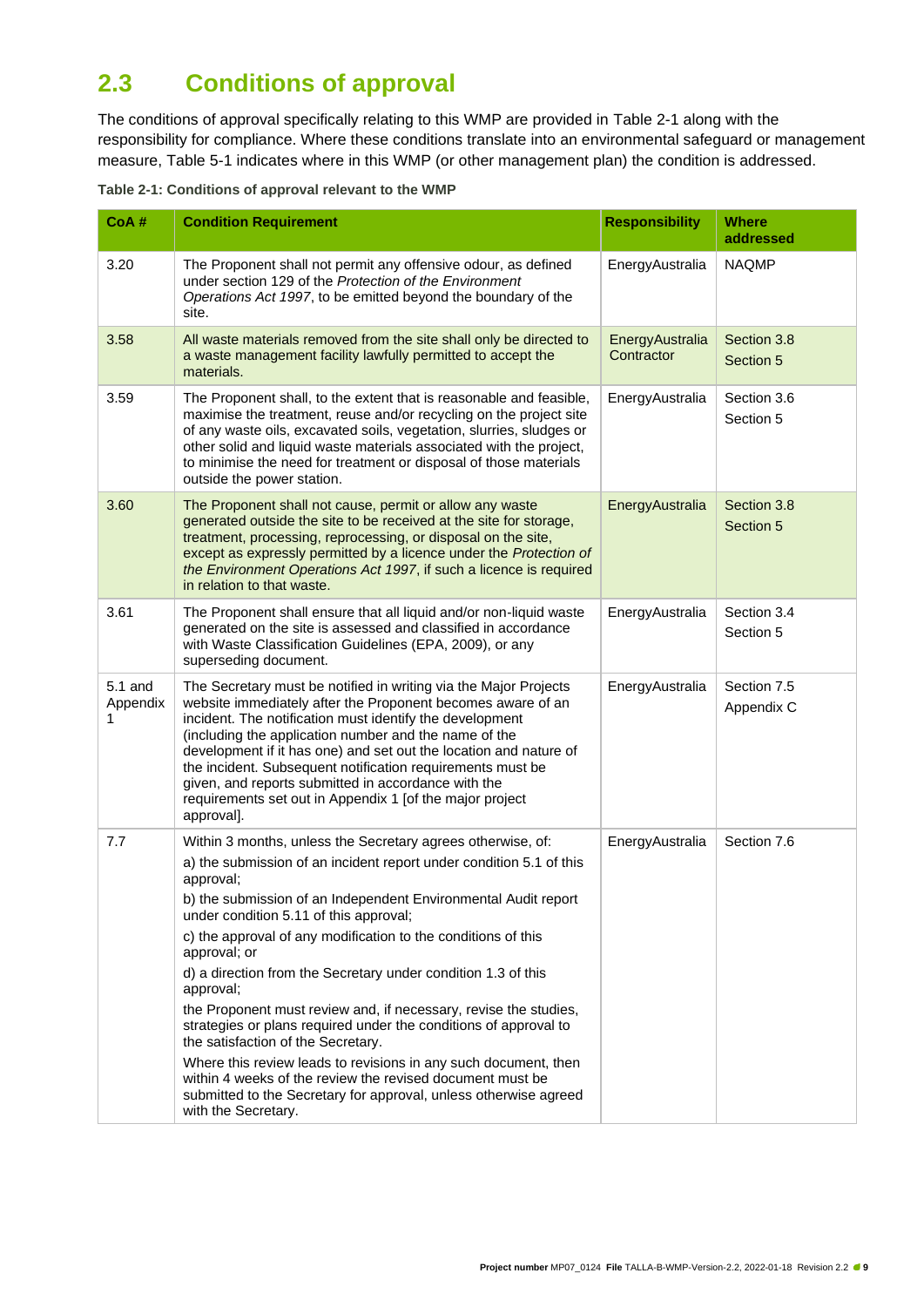# <span id="page-9-0"></span>3 Aspects and impacts

### <span id="page-9-1"></span>**3.1 Project waste sources**

The potential environmental impacts from construction and pre-operational activities include generation of:

- Demolition wastes would include concrete, asphalt, masonry and bricks, and scrap metal
- Construction wastes from construction activities would include timber, oil, grease and chemical fluids, masonry, concrete, scrap metal, packaging material and plastics
- Green wastes from clearing and grubbing activities would include vegetation, soil and rock
- Excess soil / spoil from earthworks
- General administration and domestic waste from onsite personnel would include ink cartridges, paper, cardboard, plastic, food waste, glass bottles, aluminium cans
- Wastewater from additional construction and preoperational workers.

### <span id="page-9-2"></span>**3.2 Project waste management**

The waste management approaches for the Project would include:

- Demolition waste would be processed offsite and recycled where practical. Some material may be processed onsite and reused for the Project.
- Construction waste would be processed offsite and recycled where practical. Some material may be processed onsite and reused for the Project.
- Green waste and earthworks waste would be disposed of at an appropriate facility. Some material may be processed onsite and reused for the Project.
- Excess soil / spoil from earthworks is expected to be approximately 18,000m<sup>3</sup>. It would be classified and reused on site where appropriate, such as in landscaping or for structural fill if appropriate.
- <sup>◼</sup> Unsuitable and excess material (including contaminated soils and asbestos containing material) will be classified and removed to an appropriately licenced facility.
- General waste will be sorted and recycled or disposed of off-site at appropriate facilities.
- Wastewater including oily water or sewerage from construction personnel will be collected with temporary pump out facilities and will be removed from site.

Requirements for the management or disposal of Project wastes are provided in [Table 5-1.](#page-19-1)

### <span id="page-9-3"></span>**3.3 Reuse and recycling**

Underpinning the objectives of the WARR Act (2001), the NSW government prioritises waste management and minimisation with the following hierarchy [\(Table 3-1\)](#page-9-5).

| <b>Priority</b> | <b>Action</b>   | <b>Details</b>                                                                                                     |
|-----------------|-----------------|--------------------------------------------------------------------------------------------------------------------|
|                 | Avoid or reduce | Avoid single use products<br>Purchase sustainable or biodegradable products<br>Choose products with less packaging |
|                 | <b>Reuse</b>    | Reuse without processing product<br>Sell products<br>Donate products                                               |

<span id="page-9-5"></span><span id="page-9-4"></span>**Table 3-1: Waste minimisation hierarchy**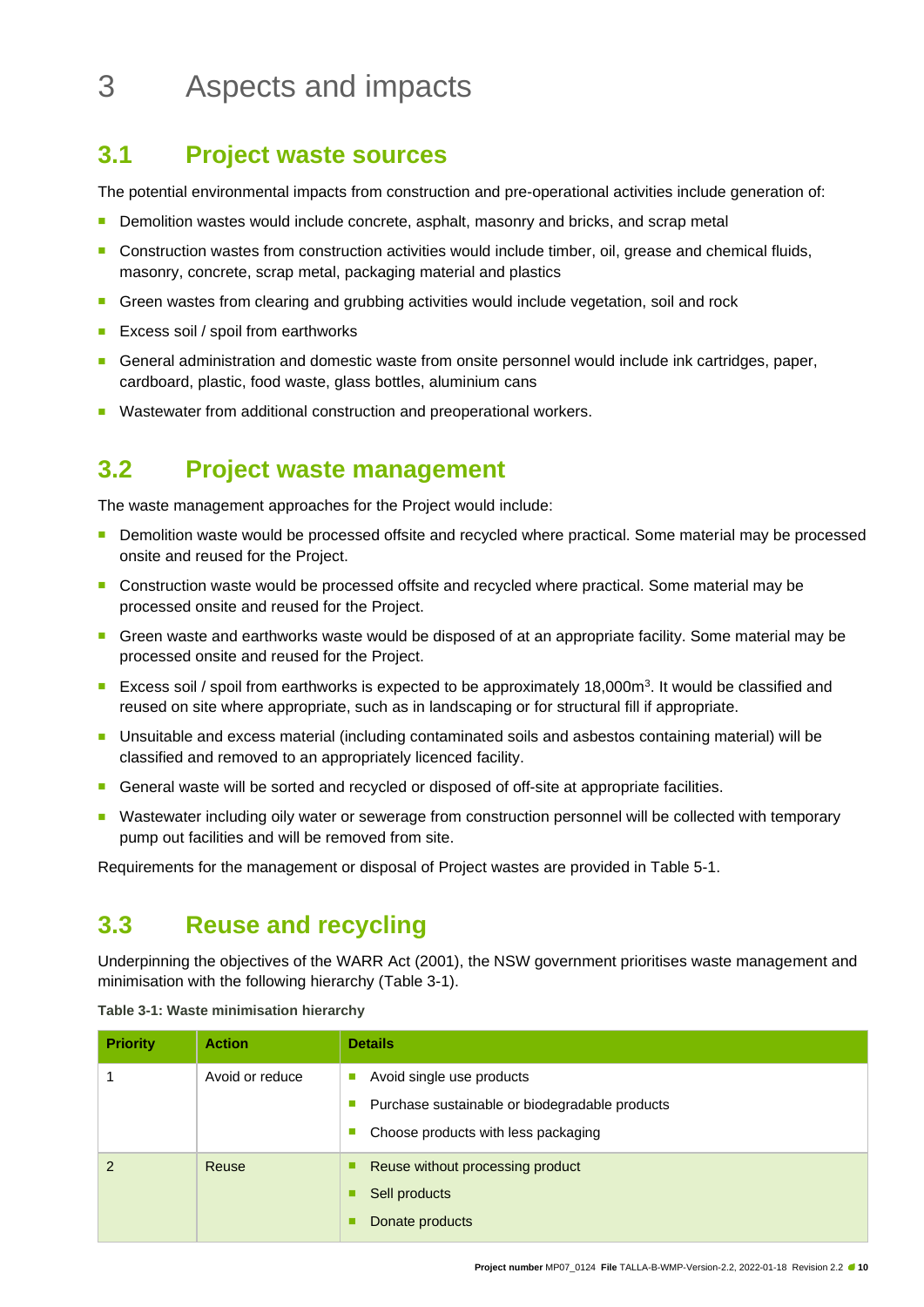| <b>Priority</b> | <b>Action</b>    | <b>Details</b>                                                                                                                              |
|-----------------|------------------|---------------------------------------------------------------------------------------------------------------------------------------------|
|                 | Recycle          | Process to make similar or different products of use                                                                                        |
| 4               | Recover          | Recover energy from the product<br>Cycle energy back into the productive economy or the environment                                         |
| b               | Treat or dispose | Some hazardous materials cannot be reused or recycled<br>۳<br>May need to be treated to minimise potential environmental or health impacts. |

### <span id="page-10-0"></span>**3.4 Classifying waste**

Waste classification for the project will be undertaken in accordance with the Waste Classification Guidelines Part 1: Classifying waste (NSW EPA, 2014), classifies six types of waste:

- 1. Special
- 2. Liquid
- 3. Hazardous
- 4. Restricted solid
- 5. General solid (putrescible)
- 6. General solid (non-putrescible).

Liquid and pre-classified wastes are listed on the EPAs '**[managing industrial waste](https://www.epa.nsw.gov.au/your-environment/waste/industrial-waste)**' webpage. Preclassifications are defined in Schedule 1 of the POEO Act.

The 6-step process for classifying waste is outlined in [Table 3-2.](#page-10-2) Complete definitions and regulations can be found in Waste Classification Guidelines Part 1: Classifying waste (NSW EPA, 2014).

<span id="page-10-2"></span><span id="page-10-1"></span>

| Table 3-2: Six-step process for waste classification (NSW EPA, 2014) |  |  |  |
|----------------------------------------------------------------------|--|--|--|
|                                                                      |  |  |  |

| <b>Step</b>    | <b>Process</b>                 | <b>Detail / examples</b>                                                                                                                                                                                                                                                   |
|----------------|--------------------------------|----------------------------------------------------------------------------------------------------------------------------------------------------------------------------------------------------------------------------------------------------------------------------|
| 1              | Is it 'special waste'?         | Clinical and related waste<br>П<br>Asbestos waste<br>П<br>Waste tyres<br>П<br>Anything under EPA gazettal notice<br>П                                                                                                                                                      |
| $\overline{2}$ | Is it 'liquid waste'?          | Angle of repose of less than 5 degrees above horizontal<br>п<br>Becomes free flowing at or below 60°C, or when it's transported<br>■<br>Generally, not capable of being picked up by a spade or shovel<br>п<br>Classified as a liquid waste under EPA gazettal notice<br>п |
| 3              | Is the waste 'pre-classified'? | Hazardous<br>$\mathcal{C}$<br><b>Restricted Solid</b><br>п<br>General Solid (putrescible)<br>a.<br>General Solid (non-putrescible)<br>o.                                                                                                                                   |
| 4              | Is the waste 'hazardous'?      | <b>Explosives</b><br>п<br>Gases<br>п<br><b>Flammable solids</b><br>■<br>Substances liable to spontaneous combustion<br>п<br>Substances which when in contact with water emit flammable gases<br>■<br>Oxidising agents and organic peroxides                                |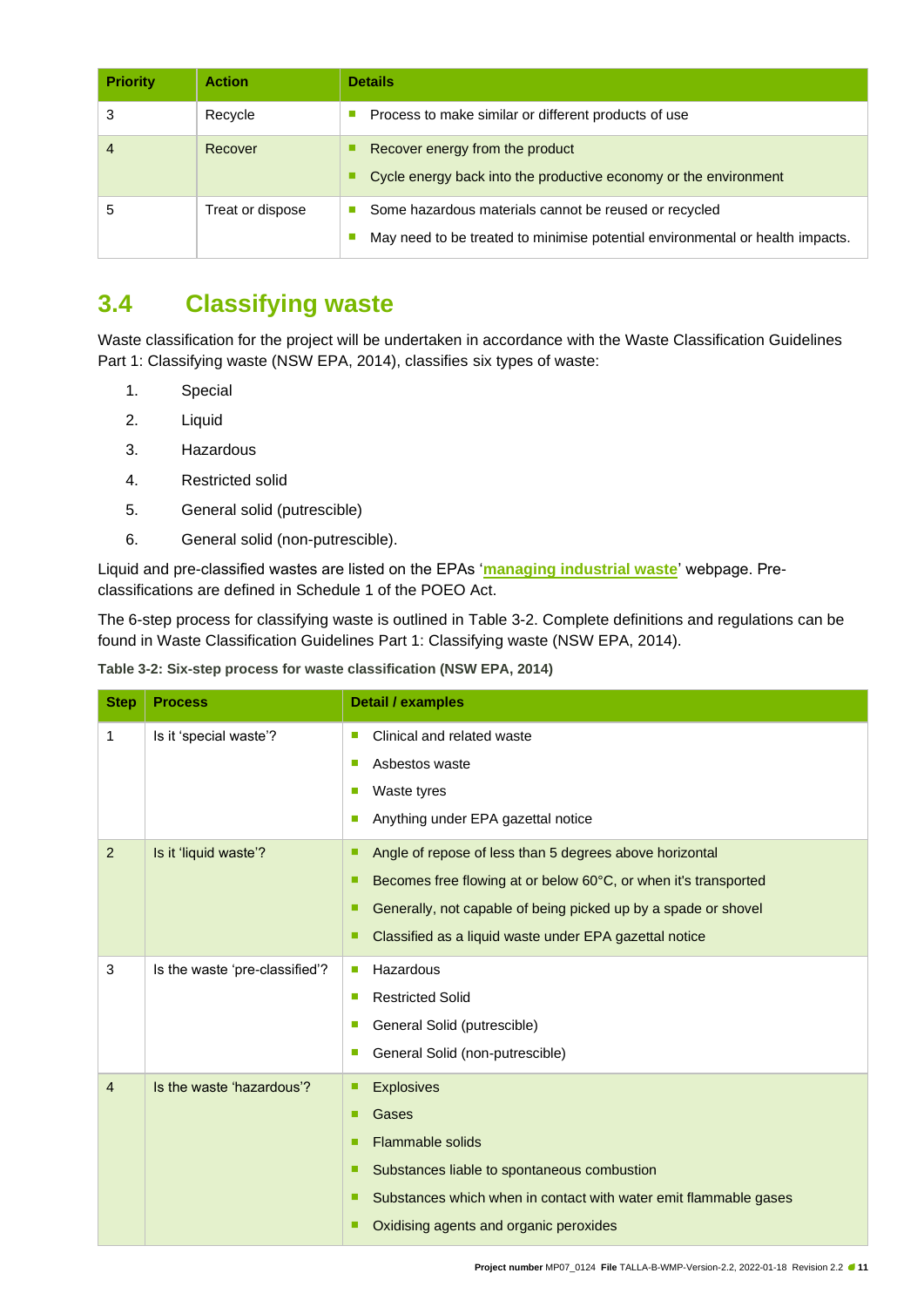| <b>Step</b> | <b>Process</b>                                                | <b>Detail / examples</b>                                                                                                                                                                                                                  |  |  |
|-------------|---------------------------------------------------------------|-------------------------------------------------------------------------------------------------------------------------------------------------------------------------------------------------------------------------------------------|--|--|
|             |                                                               | Toxic substances<br>Corrosive substances                                                                                                                                                                                                  |  |  |
| 5           | Undertake a chemical<br>assessment                            | Chemically assess waste if it has not been classified in Step 1-4.<br>If no chemical assessment takes place, waste must be classified as hazardous                                                                                        |  |  |
| 6           | Is the solid waste<br>'putrescible' or 'non-<br>putrescible'? | If chemical assessment shows waste as solid, further assessment is required<br>to determine whether it is putrescible or non-putrescible. If this assessment<br>does not take place, the waste must be classified as solid (putrescible). |  |  |

### <span id="page-11-0"></span>**3.5 Resource recovery exemptions**

Under Clause 51 of the POEO (Waste) Regulation 2005, certain resources are permitted as exceptions to licensing and payment levies by the EPA. Application for a resource recovery order and exemption can be made via the EPA if none currently exist for the planned waste re-use. See NSW EPA Guidelines (2017) for the full guidelines on resource recovery orders and exemptions.

### <span id="page-11-1"></span>**3.6 Handling and storage**

When waste must be handled and stored onsite, the appropriate measures depend on the waste classification. When waste is stored onsite, separate containers will be used for different waste classifications and different management methods (reuse/recycle/dispose). All waste material will be stored and handled in line with the relevant legislation and guidelines. General handling and storage guidance include:

Special waste/ contaminated soil/ spoil:

- Spoil will be classified as either VENM, ENM, clean fill, or potentially contaminated material
- Clean fill spoil and VENM can be reused onsite
- Special waste/ contaminated material must be stored so that there is no risk of drenching/ stormwater run-off coming into contact with the waste
- Unsuitable and excess material (including contaminated soils and asbestos containing material) will be classified and removed from site to an appropriately licenced facility.
- Where on site treatment of contaminated soils is feasible (such as for acid sulfate soils) this may be undertaken in accordance with the SWMP.

Liquid waste:

- Stored in appropriate containers or bunded areas
- Generally taken off site to an appropriately licenced facility.

Hazardous waste:

- Hazardous material will be stored and handled in line with the relevant legislation and guidelines
- Segregate all hazardous waste from non-hazardous waste
- Stored so that there is no risk of drenching/ stormwater run-off coming into contact with the waste
- Managed by appropriately qualified and licenced personnel
- Disposed of in line with the EPA waste disposal guidelines.

General solid waste: recyclable/ reusable

- Stored in appropriate containers
- Separate recyclable and reusable
- Separate putrescible and non-putrescible materials.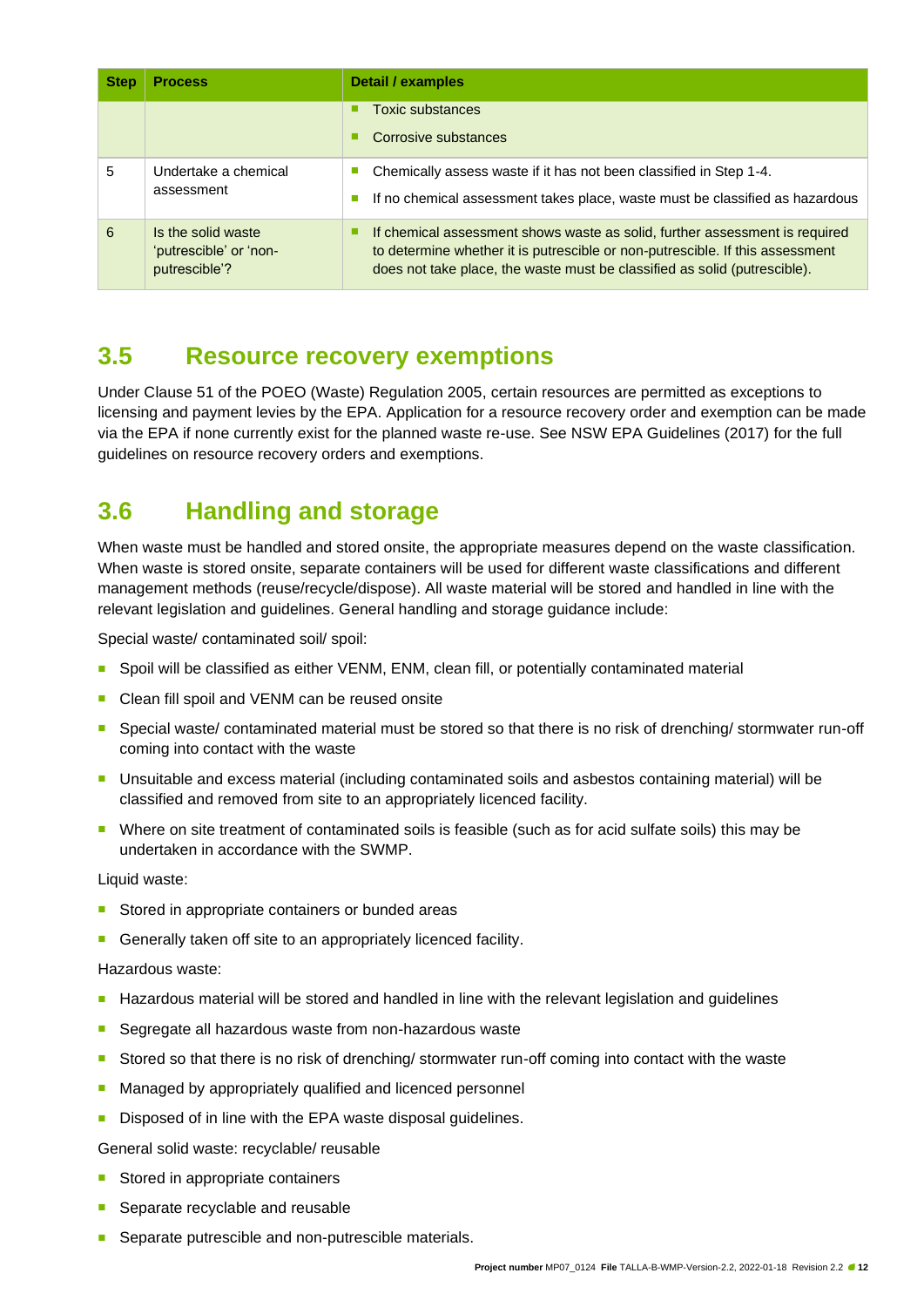General solid waste, disposable:

- Stored in appropriate containers
- Separate putrescible and non-putrescible materials.

### <span id="page-12-0"></span>**3.7 Disposal**

With respect to the NSW waste minimisation hierarchy (see Section 3.3), when waste cannot be avoided, reused, recycled, or recovered, it must be disposed of correctly. Disposal method will be dependent on waste classification (see Section 3.4), and in accordance with the POEO Act 1997 and the WARR Act 2001 (and associated regulations). All waste material will be managed, transported, and disposed of in line with the relevant legislation and guidelines.

#### <span id="page-12-1"></span>**3.7.1 Onsite**

Waste generated during the Project should be managed as described in [Table 3-3](#page-12-3) and should be recorded in the waste management register (Appendix A).

| <b>Aspect</b>               | <b>Waste</b>                        | <b>Classification</b>                           | <b>Reuse/</b><br>Recover/<br>Recycle/<br><b>Dispose</b> | <b>Method</b>                                                                                                                                                                                                                                                                             |
|-----------------------------|-------------------------------------|-------------------------------------------------|---------------------------------------------------------|-------------------------------------------------------------------------------------------------------------------------------------------------------------------------------------------------------------------------------------------------------------------------------------------|
| General<br>(Domestic)       | Sewage                              | General solid<br>(putrescible)                  | Dispose                                                 | In part managed by the existing sewerage<br>system controlled by the Owner.<br>Pump out facilities will be required to<br>facilitate extra sewage from construction<br>workers.<br>Transported by a licensed waste carrier to<br>an appropriate disposal facility.                        |
|                             | Food waste                          | <b>General solid</b><br>(putrescible)           | Recycle                                                 | Compost if practical. Excess transported to<br>an appropriate waste facility for disposal.                                                                                                                                                                                                |
|                             | Glass bottles/<br>aluminium cans    | General solid<br>(non-<br>putrescible)          | Recycle                                                 | Transported by a licensed waste carrier to<br>an appropriate recycling facility where<br>possible.                                                                                                                                                                                        |
|                             | <b>General plastic</b>              | <b>General solid</b><br>$(non-$<br>putrescible) | Recycle                                                 | Transported by a licensed waste carrier to<br>an appropriate recycling facility where<br>possible.                                                                                                                                                                                        |
| General<br>(Administration) | Paper,<br>cardboard, and<br>plastic | General solid<br>(non-<br>putrescible)          | Recycle                                                 | Transported by a licensed waste carrier to<br>an appropriate recycling facility where<br>possible.                                                                                                                                                                                        |
|                             | Ink cartridges                      | General solid<br>$(non-$<br>putrescible)        | Recycle                                                 | Transported by a licensed waste carrier to<br>an appropriate recycling facility where<br>possible.                                                                                                                                                                                        |
|                             | <b>Batteries</b>                    | Hazardous                                       | Recycle                                                 | Transported by a licensed waste carrier to<br>an appropriate recycling facility where<br>possible.                                                                                                                                                                                        |
| <b>Earthworks</b>           | Vegetation                          | <b>General solid</b><br>(non-<br>putrescible)   | Reuse<br><b>Dispose</b>                                 | Mulch/reuse native vegetation onsite;<br>excess not reused can be transported to a<br>licensed green waste facility<br>Noxious weeds disposed of at a licensed<br>landfill facility<br>Transported by a licensed waste carrier to<br>an appropriate recycling facility where<br>possible. |
|                             | Asbestos                            | Special waste                                   | Dispose                                                 | Disposed off-site at an appropriately<br>licenced facility                                                                                                                                                                                                                                |

<span id="page-12-3"></span><span id="page-12-2"></span>**Table 3-3: Potential waste generation streams and waste management measures**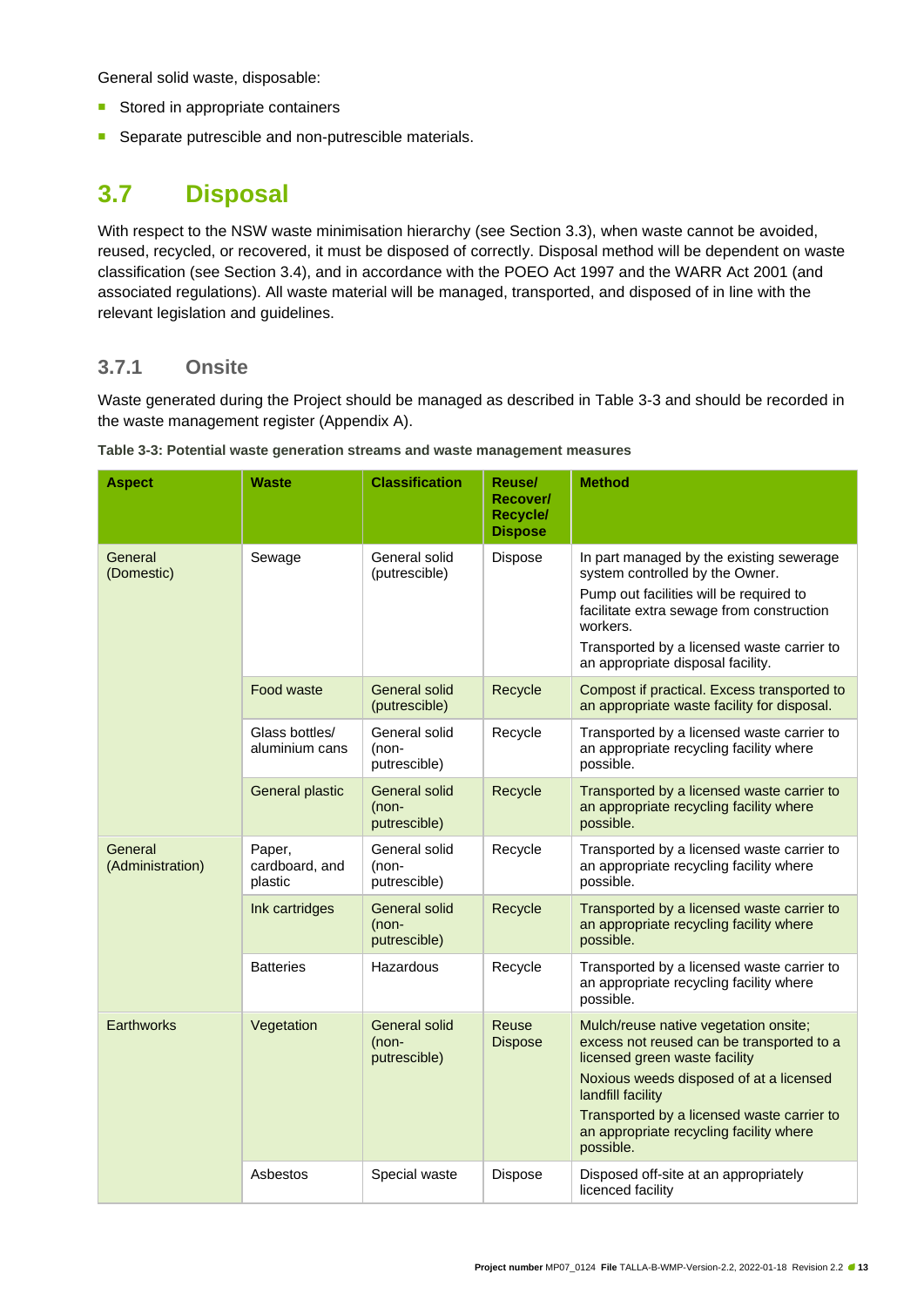| <b>Aspect</b>                      | <b>Waste</b>                                     | <b>Classification</b>                                                                               | <b>Reuse/</b><br>Recover/<br>Recycle/<br><b>Dispose</b> | <b>Method</b>                                                                                                                                                                                                              |
|------------------------------------|--------------------------------------------------|-----------------------------------------------------------------------------------------------------|---------------------------------------------------------|----------------------------------------------------------------------------------------------------------------------------------------------------------------------------------------------------------------------------|
|                                    | Contaminated<br>soil and spoil                   | <b>General solid</b><br>(non-<br>putrescible), or<br>Hazardous if<br>containing toxic<br>substances | <b>Dispose</b>                                          | Disposed off-site at an appropriately<br>licenced facility                                                                                                                                                                 |
|                                    | Clean fill/ VENM                                 | General solid<br>(non-<br>putrescible)                                                              | Reuse                                                   | Clean fill can be reused as construction fill                                                                                                                                                                              |
| Construction/<br><b>Demolition</b> | Oil, grease, fuel,<br>chemicals, other<br>fluids | Liquid waste, or<br>Hazardous if<br>containing toxic<br>substances                                  | Disposal                                                | Separated from no hazardous waste<br>Transported by a licensed waste carrier to<br>an appropriate disposal facility where<br>possible.                                                                                     |
|                                    | Spoil                                            | General solid<br>(non-<br>putrescible)                                                              | Reuse<br>Disposal                                       | Sorted onsite for reuse<br>Excess transported to an appropriate<br>waste facility for disposal.                                                                                                                            |
|                                    | Concrete/<br>asphalt/ gravel                     | <b>General solid</b><br>$(non-$<br>putrescible)                                                     | Reuse<br>Recycle                                        | Transported by a licensed waste carrier to<br>an appropriate recycling facility where<br>possible.<br>Expected to be processed via crushing<br>offsite and recycled<br>Some amounts may be processed onsite<br>and reused. |
|                                    | Masonry/ brick                                   | General solid<br>(non-<br>putrescible)                                                              | Reuse<br>Recycle                                        | Transported by a licensed waste carrier to<br>an appropriate recycling facility where<br>possible.<br>Expected to be processed via crushing<br>offsite and recycled<br>Some amounts may be processed onsite<br>and reused. |
|                                    | Scrap metal                                      | <b>General solid</b><br>(non-<br>putrescible)                                                       | Reuse<br>Recycle                                        | Transported by a licensed waste carrier to<br>an appropriate recycling facility where<br>possible.<br>Expected to be processed via crushing<br>offsite and recycled<br>Some amounts may be processed onsite<br>and reused  |
|                                    | Timber                                           | General solid<br>(non-<br>putrescible)                                                              | Reuse<br>Recycle                                        | Transported by a licensed waste carrier to<br>an appropriate recycling facility where<br>possible.                                                                                                                         |
|                                    | Packaging<br>materials and<br>plastics           | <b>General solid</b><br>$(non-$<br>putrescible)                                                     | Reuse<br>Recycle                                        | Expected to be processed via crushing<br>offsite and recycled- Some amounts may<br>be processed onsite and reused<br>Transported by a licensed waste carrier to<br>an appropriate recycling facility where<br>possible.    |

#### <span id="page-13-0"></span>**3.7.2 Offsite**

As stated in the Conditions of Approval, the Proponent shall not cause, permit or allow any waste generated outside the site to be received at the site for storage, treatment, processing, reprocessing, or disposal on the site, except as expressly permitted by a licence under the POEO Act 1997, if such a licence is required in relation to that waste.

When waste is generated onsite and disposed of offsite, the waste will be:

■ Separated into waste classifications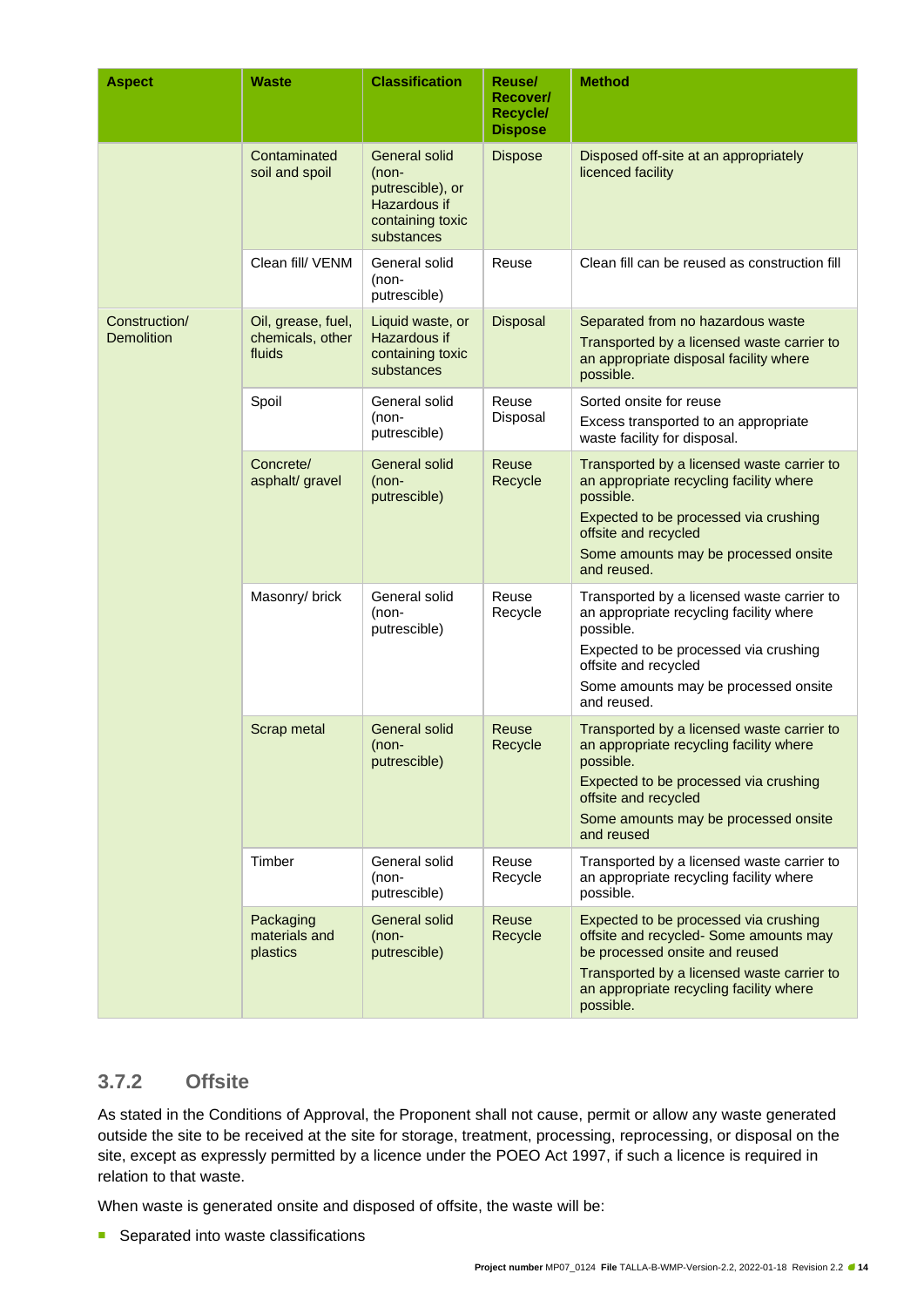- Transported by a licensed contractor
- Transported to an EPA approved waste management site that is lawfully permitted to accept the materials, a licensed recycling facility, or licensed landfill facility.

All waste that is moved offsite should be recorded in the Waste Management Register (Appendix A).

### <span id="page-14-0"></span>**3.8 Tracking waste**

Certain wastes are required to be tracked when they are moved offsite, in accordance with Schedule 1 of the POEO (Waste) Regulation 2005, see Annexure 1 of POEO Waste, 2005 for a full list of trackable wastes and tracking requirements. When tracking wastes offsite, the following requirements must be adhered to by the producer of the waste, transporter, and receiver of the waste [\(Table 3-4\)](#page-14-3):

| <b>Responsible party</b>    | <b>Obligations</b>                                                                                                                                        |  |  |  |  |
|-----------------------------|-----------------------------------------------------------------------------------------------------------------------------------------------------------|--|--|--|--|
| Producer of waste           | Obtain a consignment authorisation for the waste<br>T.                                                                                                    |  |  |  |  |
|                             | Obtain a certified waste transport certificate for the waste, and give this certificate to the<br>ш<br>waste transporter                                  |  |  |  |  |
|                             | Engage a licensed waste transporter                                                                                                                       |  |  |  |  |
|                             | Keep records (consignment authorisation, and waste transportation certificate) for a<br>ш<br>minimum of 4 years and available for inspection upon request |  |  |  |  |
| <b>Transporter of waste</b> | Certify the waste transport certificate for the waste                                                                                                     |  |  |  |  |
|                             | Check that there is a consignment authorisation for the waste<br>п                                                                                        |  |  |  |  |
|                             | Retain the waste transport certificate for the waste<br>■                                                                                                 |  |  |  |  |
|                             | Must not remove the waste (exceptions in POEO [Waste] Regulation 2005)                                                                                    |  |  |  |  |
| Receiver of waste           | Check that there is a consignment authorisation for the waste<br>×,                                                                                       |  |  |  |  |
|                             | Obtain and certify the waste transportation certificate for the waste<br>ш                                                                                |  |  |  |  |
|                             | Must be licensed to store the waste<br>п                                                                                                                  |  |  |  |  |
|                             | Notify the EPA if the waste has been rejected                                                                                                             |  |  |  |  |
|                             | Notify the proponent whether the waste has been accepted or rejected<br>ш                                                                                 |  |  |  |  |

<span id="page-14-3"></span><span id="page-14-2"></span>**Table 3-4: Waste tracking obligations under the POEO (Waste) Regulation 2005**

### <span id="page-14-1"></span>**3.9 Project GeoPortal and sensitive area maps**

The Project's environmentally sensitive areas (e.g. waste management areas, areas of contaminated soil, asbestos risk areas, stockpile locations, etc) are identified and visually displayed in the project **[GeoPortal](https://geoportal.aurecongroup.com/portal/apps/webappviewer/index.html?id=7e91fe6c8f5a494887d0ba75db08f8d7)**. The GeoPortal is a web-based geospatial mapping tool that digitally identifies site environmentally sensitive areas and key project features and ancillary facilities.

Works should consider avoidance, management and/or mitigation of these environmentally sensitive areas. Further information is available in the CEMP, Section 6.4.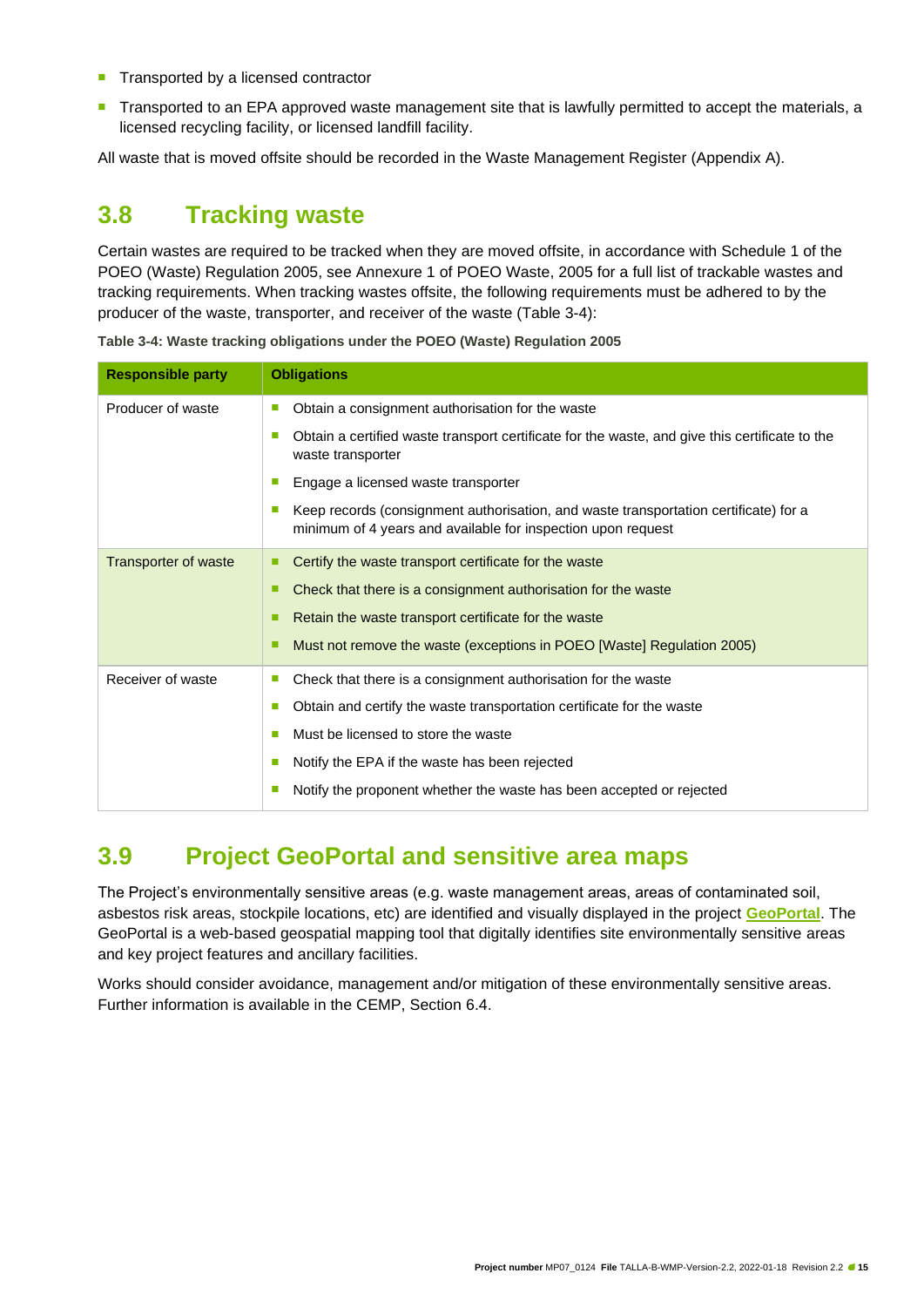# <span id="page-15-0"></span>4 Roles and responsibilities

Full details on contracting arrangements, organisational structure and project roles and responsibilities are provided in Section 8 of the CEMP. The project personnel roles and responsibilities are replicated from the CEMP in [Table 4-1.](#page-15-2)

#### <span id="page-15-2"></span><span id="page-15-1"></span>**Table 4-1 Roles and responsibilities**

| Organisation /<br>authority | <b>Role</b>             | <b>Responsibilities</b>                                                                                                                                                                                      |                                                                                                                                                                                                     |
|-----------------------------|-------------------------|--------------------------------------------------------------------------------------------------------------------------------------------------------------------------------------------------------------|-----------------------------------------------------------------------------------------------------------------------------------------------------------------------------------------------------|
| EnergyAustralia             | <b>Project Director</b> | Ensures delivery of the design and construction phase of the Project. They are<br>$\mathcal{L}_{\mathcal{A}}$<br>ultimately responsible for ensuring that impacts are minimised, and obligations<br>are met. |                                                                                                                                                                                                     |
|                             |                         | Ensure adequate resources are assigned to the site<br>$\mathcal{L}_{\mathcal{A}}$                                                                                                                            |                                                                                                                                                                                                     |
|                             |                         | Overall site responsibility for Health, Safety, Security and Environmental<br>$\mathcal{L}$<br>Compliance (some delegated authority to the Environmental and Safety<br>Specialist)                           |                                                                                                                                                                                                     |
|                             |                         | Day to day management of the project site<br>$\mathcal{L}$                                                                                                                                                   |                                                                                                                                                                                                     |
|                             |                         | $\mathcal{L}_{\mathcal{A}}$                                                                                                                                                                                  | Responsibility for liaison with property owners and general community on site<br>matters such as complaints and incident management                                                                 |
|                             |                         | Ensuring that task activities are planned, implemented, controlled and their<br>$\mathcal{L}_{\mathcal{A}}$<br>progress monitored in accordance with the EMS, CEMP and related plans                         |                                                                                                                                                                                                     |
|                             |                         | Reviewing the results of internal audits (including the delegation to action<br>owners to respond to corrective action requests)                                                                             |                                                                                                                                                                                                     |
|                             |                         | Ensures that incidents requiring investigation are followed up and effective<br>ш                                                                                                                            |                                                                                                                                                                                                     |
|                             |                         | Provide monthly Operational Reports to EnergyAustralia Management<br>$\mathcal{L}_{\mathcal{A}}$                                                                                                             |                                                                                                                                                                                                     |
|                             |                         | m.                                                                                                                                                                                                           | Auditing site activities to ensure compliance with the specifications, drawings,<br>contract requirements, statutes, approval standards environmental<br>commitments and sound engineering practice |
|                             |                         | Liaison with Energy Australia and government authorities as required<br>$\mathcal{L}_{\mathcal{A}}$                                                                                                          |                                                                                                                                                                                                     |
|                             |                         | Ensure Leaders are completing training scheduling as per the Training Report<br>$\mathcal{L}_{\mathcal{A}}$<br>received from the Business Operations Coordinator                                             |                                                                                                                                                                                                     |
|                             |                         | Responsible for ensuring sufficient resources are allocated to install, inspect,<br>maintain and repair environmental controls particularly after wet weather                                                |                                                                                                                                                                                                     |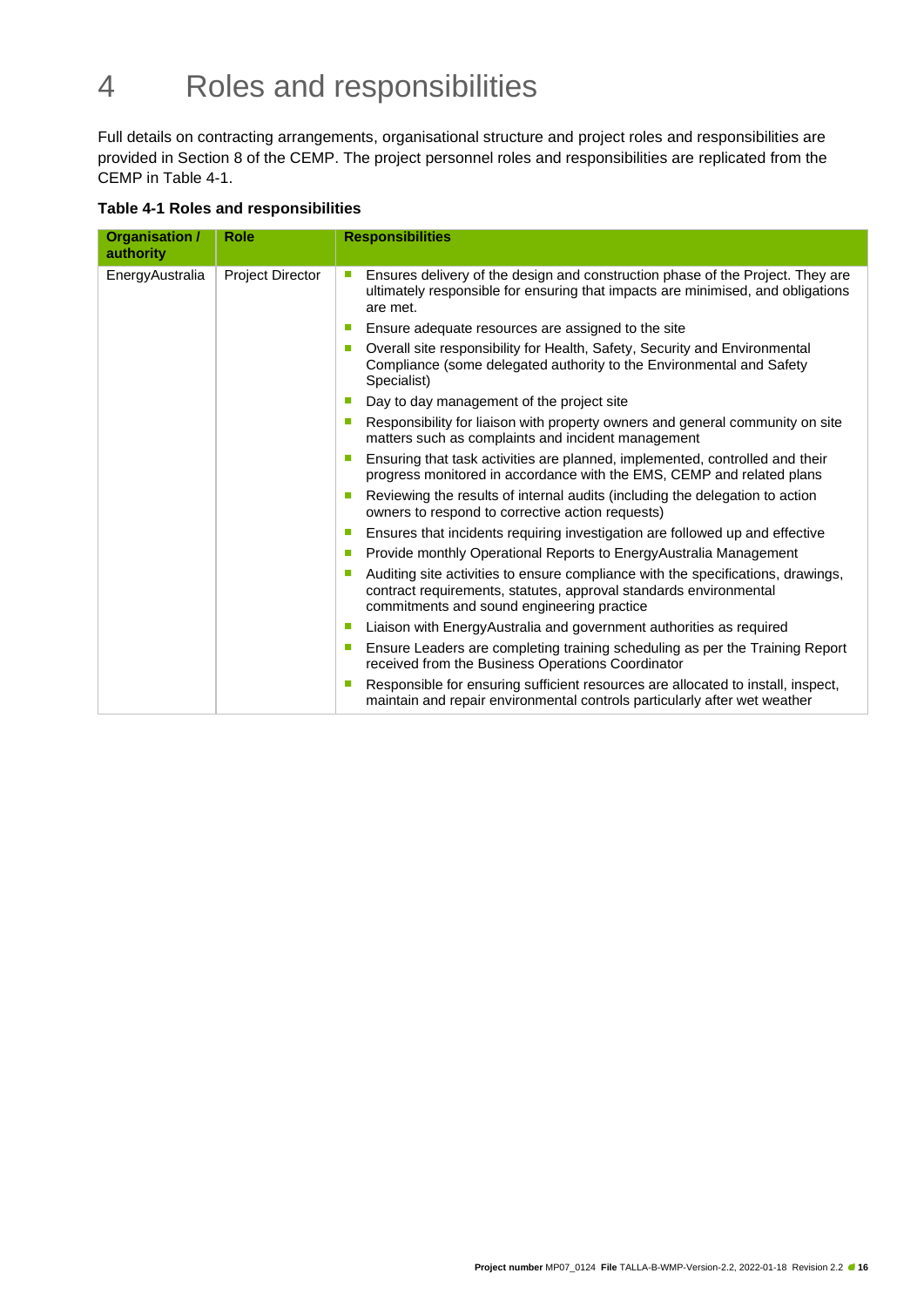| Organisation /<br>authority        | Role                                      | <b>Responsibilities</b>                                                                                                                                                                                                                                                                                                                                                                                                                                                                                                                                                                                                                                                                                                                                                                                                                                                                                                                                                                                                                                                                                                                                                                                                                                                                                                                                                                                                                                                                                                                                                                                                                                                                                                                                                   |  |  |  |  |
|------------------------------------|-------------------------------------------|---------------------------------------------------------------------------------------------------------------------------------------------------------------------------------------------------------------------------------------------------------------------------------------------------------------------------------------------------------------------------------------------------------------------------------------------------------------------------------------------------------------------------------------------------------------------------------------------------------------------------------------------------------------------------------------------------------------------------------------------------------------------------------------------------------------------------------------------------------------------------------------------------------------------------------------------------------------------------------------------------------------------------------------------------------------------------------------------------------------------------------------------------------------------------------------------------------------------------------------------------------------------------------------------------------------------------------------------------------------------------------------------------------------------------------------------------------------------------------------------------------------------------------------------------------------------------------------------------------------------------------------------------------------------------------------------------------------------------------------------------------------------------|--|--|--|--|
| EnergyAustralia                    | Construction<br>Lead                      | Assisting the HSSE Lead<br>п<br>Ensuring adequate knowledge transfer during shift handover<br>п<br>Participating in plant walk downs to ensure work area issues are identified and<br>п<br>rectified<br>Assist in risk assessments reviews to ensure hazards are identified and<br>п<br>appropriate controls are in place<br>Ensuring that all personnel under the team's control comply with HSSE Lead<br>п<br>requirements<br>Oversee management of the day to day environmental aspects of the site<br>п<br>Manage the works, including management of sub-contractors<br>п<br>Leads the investigation of environmental incidents and near misses<br>п<br>Ensures all personnel are aware of environmental compliance requirements<br>п<br>and environmental controls<br>They are responsible for ensuring that the engineers take into consideration the<br>п<br>requirements detailed within the CEMP and that there are sufficient resources<br>in the field to meet these commitments.<br>EWMS collection, assessment, monitoring and review<br>п<br>Ensure that all workers have signed onto and off EWMS<br>п<br>Manage day to day works in the field. Ensure activities are undertaken in<br>п<br>accordance with the EMS, CEMP and EWMS<br>Reporting all environmental incidents to the HSSE Lead<br>п<br>Checking the site on a regular basis and ensuring that regular maintenance is<br>undertaken to minimise environmental impacts<br>Ensure that personnel are provided with appropriate environmental "toolbox"<br>п<br>training<br>Ensure that appropriate scheduling of works is undertaken to enable meeting<br>п<br>environmental requirements<br>Ensure that the requirements associated with erosion and sediment controls<br>п<br>are implemented |  |  |  |  |
| EnergyAustralia<br>EnergyAustralia | <b>HSSE Lead</b><br><b>Deputy Project</b> | Implement the project environmental management strategy<br>$\mathcal{L}_{\mathcal{A}}$<br><b>Review the CEMP</b><br>$\Box$<br>Consult with the Stakeholder Manager regarding regulatory requirements and<br>$\mathcal{L}_{\mathcal{A}}$<br>environmental design issues<br>Ensure that all project environmental obligations are met and prepare reports<br>on compliance<br>Obtain relevant pre-construction licences, permits and approvals<br>$\mathcal{C}$<br>Provide input and advice to others preparing activity specific EWMS<br>$\mathcal{L}_{\mathcal{A}}$<br>Manage environmental consultants<br>$\mathcal{L}_{\mathcal{A}}$<br>Consultation with regulatory agencies<br>$\mathcal{L}_{\mathcal{A}}$<br>Ensure that all project environmental obligations are met<br>$\mathcal{C}$<br>Obtain relevant licences, permits and approvals necessary during construction<br>$\mathcal{C}$<br>Identify and prepare environmental induction and training materials<br>$\mathcal{L}_{\mathcal{A}}$<br>Liaise with government agencies and relevant stakeholders<br>$\mathcal{L}_{\mathcal{A}}$<br>Respond to environmental incidents<br>$\mathcal{C}$<br>Supports the investigation of environmental incidents and near misses<br>$\mathcal{L}_{\mathcal{A}}$<br>Maintain environmental documents.<br>$\mathcal{L}_{\mathcal{A}}$                                                                                                                                                                                                                                                                                                                                                                                                                                       |  |  |  |  |
|                                    | Director (and<br>subordinates)            | Responsible for ensuring that environmental considerations are integral to the<br>п<br>decision making for all design and construction activities<br>Liaise closely with the HSSE Lead to ensure that the environmental controls<br>п<br>and procedures contained in the EMS and CEMP are implemented<br>Conduct regular checks of the site to ensure environmental controls such as<br>п<br>sediment fences and dust suppression are functioning effectively.                                                                                                                                                                                                                                                                                                                                                                                                                                                                                                                                                                                                                                                                                                                                                                                                                                                                                                                                                                                                                                                                                                                                                                                                                                                                                                            |  |  |  |  |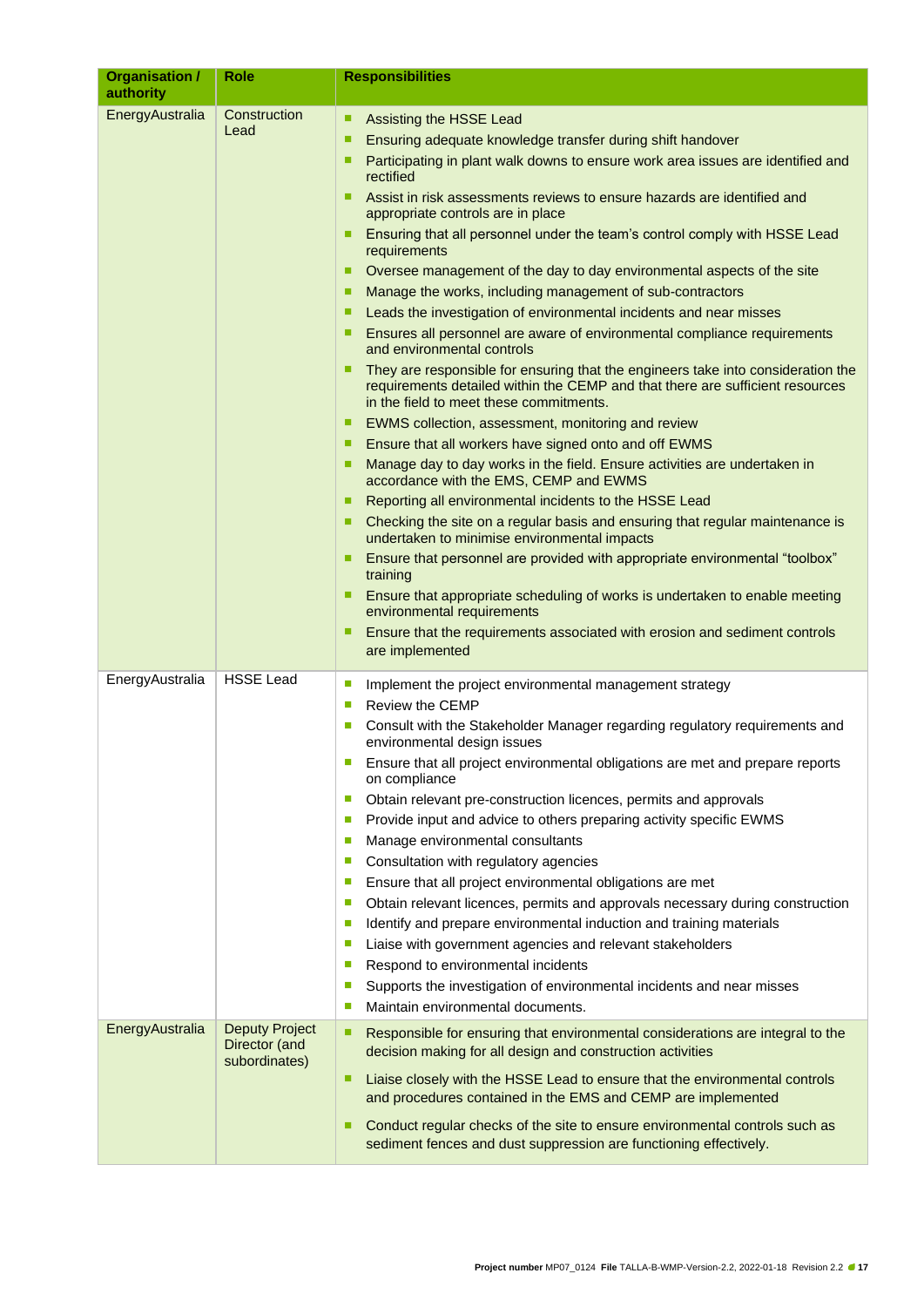| Organisation /<br>authority       | <b>Role</b>                        | <b>Responsibilities</b>                                                                                         |
|-----------------------------------|------------------------------------|-----------------------------------------------------------------------------------------------------------------|
| Contractors and<br>subcontractors | All employees /<br>sub-contractors | Comply with all HSSE procedures, including adopted procedures from<br>approved environmental management systems |
|                                   |                                    | Conducting Safe work observations                                                                               |
|                                   |                                    | Reporting all safety and environmental incidents                                                                |
|                                   |                                    | Complying with the requirements of the EMS, the CEMP and sub-plans                                              |
|                                   |                                    | Preparing activity specific EWMS that comply with the EMS and CEMP                                              |
|                                   |                                    | Undertaking activities in accordance with approved EWMS                                                         |
|                                   |                                    | Maintaining environmental records.                                                                              |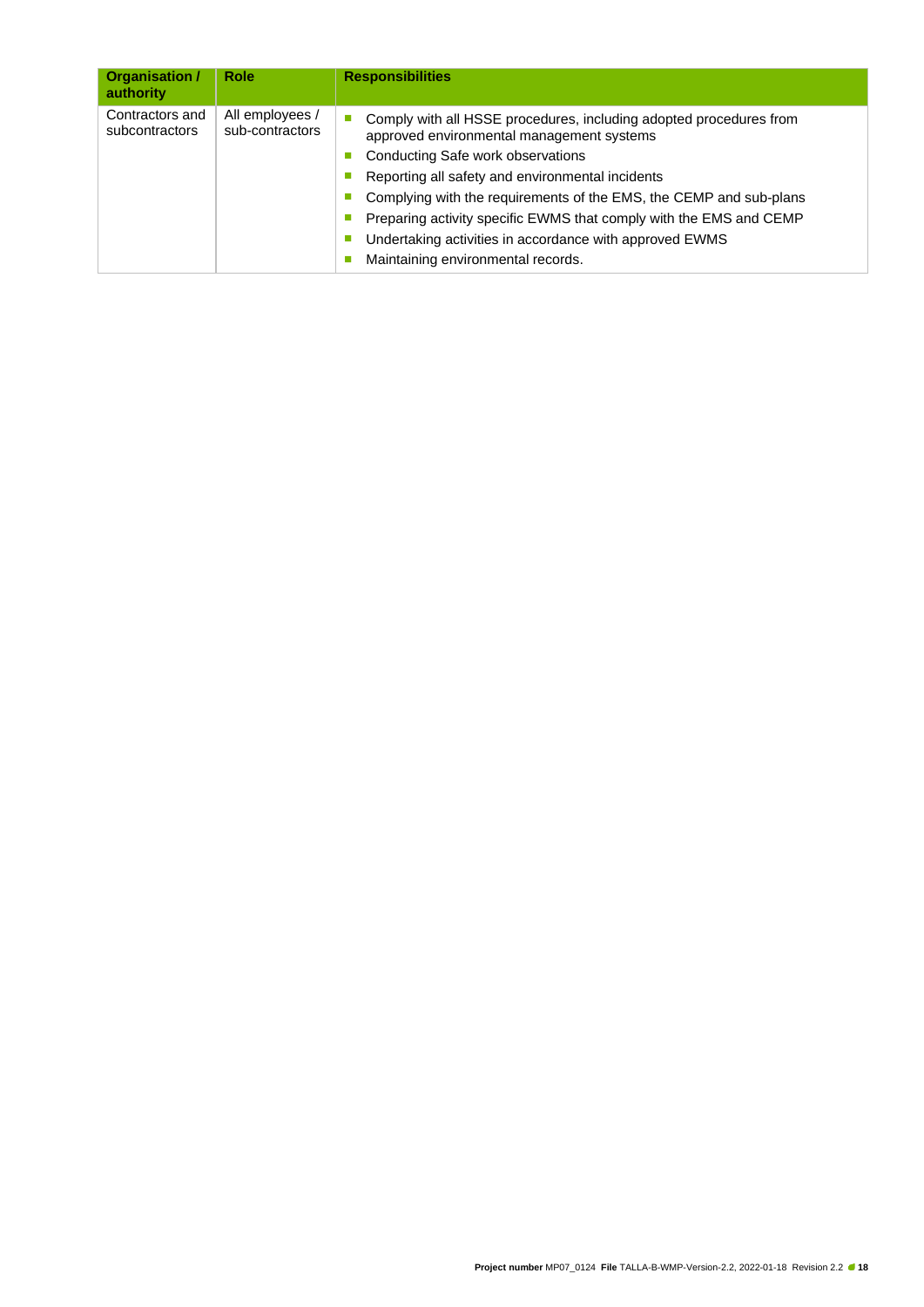# <span id="page-18-0"></span>5 Environmental safeguards and management measures

The Project environmental safeguards and management measures are consolidated in [Table 5-1.](#page-19-1)

### <span id="page-18-1"></span>**5.1 Conditions of approval**

The conditions of approval specifically relating to this WMP are provided [Table 2-1](#page-8-2) along with the responsibility for compliance. Where these conditions translate into an environmental safeguard or management measure, they are included in [Table 5-1.](#page-19-1)

### <span id="page-18-2"></span>**5.2 Statements of commitments**

The Environmental Assessment, inclusive of the Statement of Commitments (EA, 2009) provides the mitigation measures and safeguards that have been developed to manage potential environmental impacts associated with the Project. The Environmental Assessment commitments specifically applicable to this WMP are addressed in [Table 5-1.](#page-19-1)

### <span id="page-18-3"></span>**5.3 Commitments made in Project modifications**

No commitments relevant to the management of potential waste impacts have been made in Modification 1, Modification 2, submissions reports associated with these modifications, or technical specialist studies that prepared to support the modification applications.

The exception to this is the commitment made by EnergyAustralia in Mod-2 that during construction wastewater pump out facilities will be used, and construction sewerage will be removed from site to an appropriate facility. This commitment is addressed in the SWMP.

### <span id="page-18-4"></span>**5.4 Environmental protection licence**

No licence conditions relevant to the management of waste are required by the environmental protection licence (EPL) during construction of the Project.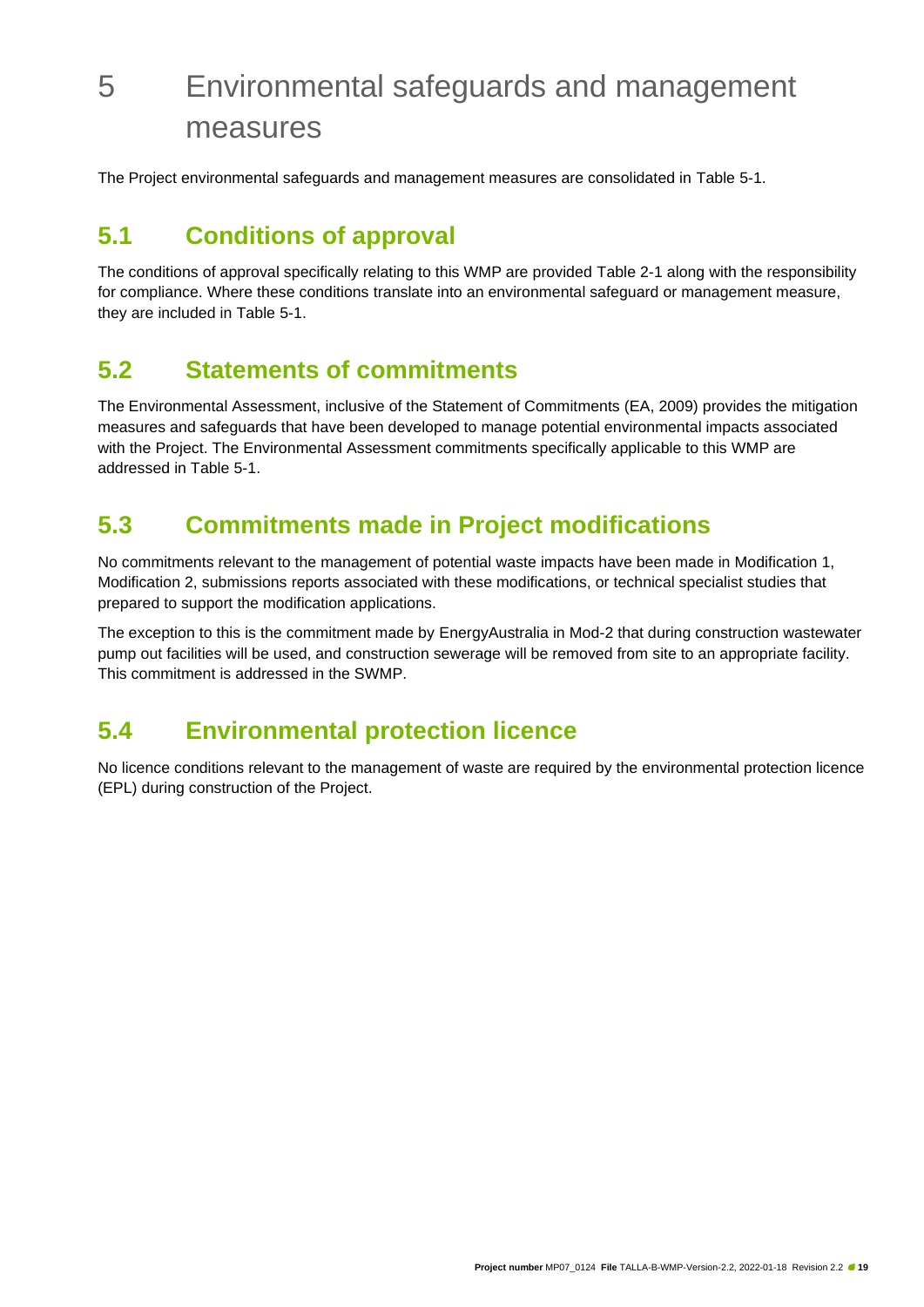#### **Table 5-1: Environmental safeguards and management measures**

<span id="page-19-1"></span><span id="page-19-0"></span>

| ID               | <b>Objectives</b>                            | <b>Action</b>                                                                                                                                                                                                                                                                                                        |                                 | <b>Responsibility</b>                                                                        | <b>Reference</b>                                                     |
|------------------|----------------------------------------------|----------------------------------------------------------------------------------------------------------------------------------------------------------------------------------------------------------------------------------------------------------------------------------------------------------------------|---------------------------------|----------------------------------------------------------------------------------------------|----------------------------------------------------------------------|
| $\overline{1}$ . | Avoid or<br>minimise waste<br>where possible | Adherence to the NSW government waste minimisation hierarchy<br>throughout the construction and preoperational stage of the project.                                                                                                                                                                                 | Preconstruction<br>Construction | HSSE Lead<br>$\mathcal{L}_{\mathcal{A}}$<br>Contractor<br>$\overline{\phantom{a}}$           | NSW government waste<br>minimisation hierarchy<br>WARR Act 2001      |
|                  |                                              | Maximise the treatment, reuse and/or recycling on the project site of any<br>waste oils, excavated soils, vegetation, slurries, sludges or other solid<br>and liquid waste materials associated with the project, to minimise the<br>need for treatment or disposal of those materials outside the power<br>station. | Construction                    | <b>HSSE Lead</b><br>٠<br>Contractor<br>٠                                                     | CoA 3.59                                                             |
|                  |                                              | Native vegetation and green waste can be re-used as mulch for<br>revegetation.<br>Noxious weeds will be disposed of at an appropriately licensed landfill<br>facility.<br>Vegetation not reused can be transferred to an appropriately licensed<br>green waste facility                                              | Preconstruction<br>Construction | <b>HSSE Lead</b><br>$\mathcal{L}_{\mathcal{A}}$<br>Contractor                                | SKM 2009 Environmental<br><b>Assessment Section</b><br>7.11.4        |
|                  |                                              | Make sure that correct quantities of materials are ordered and<br>delivered.                                                                                                                                                                                                                                         | Preconstruction<br>Construction | Contractor<br>٠                                                                              | SKM 2009 Environmental<br><b>Assessment Section</b><br>7.11.2        |
|                  |                                              | Investigate use of recycled materials onsite                                                                                                                                                                                                                                                                         | Construction                    | ■ Contractor                                                                                 | SKM 2009 Environmental<br><b>Assessment Section</b><br>7.11.2        |
|                  |                                              | Existing concrete pavement material is expected to be processed via<br>crushing offsite and recycled. Some amounts may be processed onsite<br>and reused.                                                                                                                                                            | Construction                    | <b>HSSE Lead</b><br>٠<br>٠<br>Contractor                                                     | SKM 2009 Environmental<br><b>Assessment Section</b><br>7.11.2        |
|                  |                                              | Asphalt to be re-used as a roads base layer, or through transferring to<br>batching plants, where practicable.                                                                                                                                                                                                       | Construction                    | <b>HSSE Lead</b><br>$\mathcal{L}_{\mathcal{A}}$<br>Contractor                                | SKM 2009 Environmental<br><b>Assessment Section</b><br>7.11.2        |
|                  |                                              | Clean excavated fill material is to be used as construction fill where<br>suitable.                                                                                                                                                                                                                                  | Construction                    | <b>HSSE Lead</b><br>٠<br>Contractor                                                          | <b>SKM 2009 Environmental</b><br><b>Assessment Section</b><br>7.11.2 |
|                  |                                              | Excavated material to be used for landscaping where practicable                                                                                                                                                                                                                                                      | Construction                    | HSSE Lead<br>$\mathcal{C}^{\mathcal{A}}$<br>Contractor<br>$\mathcal{C}^{\mathcal{A}}$        | SKM 2009 Environmental<br><b>Assessment Section</b><br>7.11.2        |
|                  |                                              | Scrap metal to be transferred to an appropriate recycling facility or<br>reused where suitable.                                                                                                                                                                                                                      | Construction                    | <b>HSSE Lead</b><br>п<br>Contractor<br>٠                                                     | <b>SKM 2009 Environmental</b><br><b>Assessment Section</b><br>7.11.2 |
|                  |                                              | Materials that cannot be reused will be disposed of at licensed<br>management waste management and recycling facilities.                                                                                                                                                                                             | Construction                    | <b>HSSE Lead</b><br>$\mathcal{L}_{\mathcal{A}}$<br>Contractor<br>$\mathcal{L}_{\mathcal{A}}$ | SKM 2009 Environmental<br><b>Assessment Section</b><br>7.11.2        |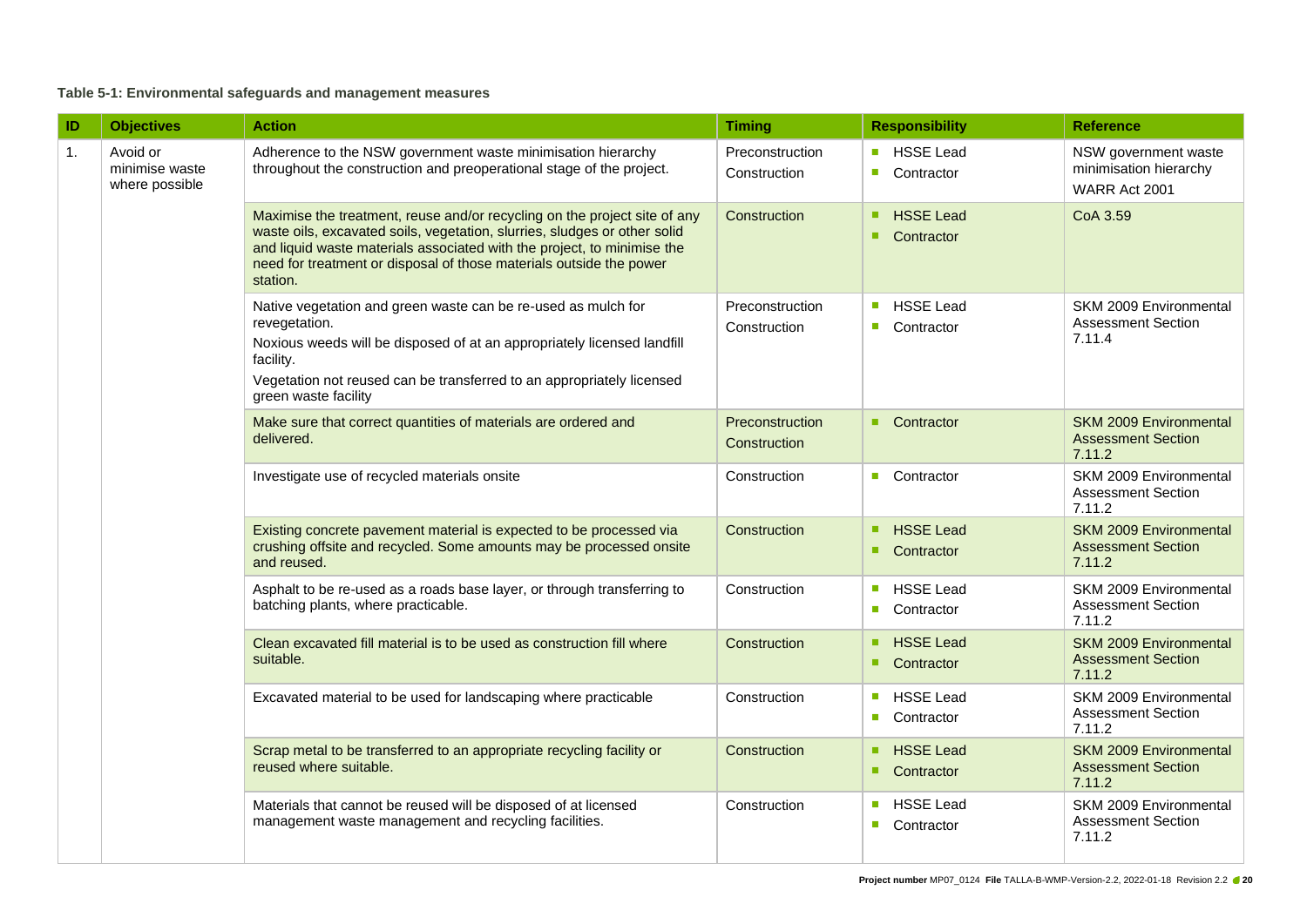| ID                         | <b>Objectives</b>                                                                                                                                                                                               | <b>Action</b>                                                                                                                                                                                                                                                                                                                      | <b>Timing</b>                   | <b>Responsibility</b>                                                                        | <b>Reference</b>                                                                                             |
|----------------------------|-----------------------------------------------------------------------------------------------------------------------------------------------------------------------------------------------------------------|------------------------------------------------------------------------------------------------------------------------------------------------------------------------------------------------------------------------------------------------------------------------------------------------------------------------------------|---------------------------------|----------------------------------------------------------------------------------------------|--------------------------------------------------------------------------------------------------------------|
|                            |                                                                                                                                                                                                                 |                                                                                                                                                                                                                                                                                                                                    |                                 |                                                                                              |                                                                                                              |
|                            |                                                                                                                                                                                                                 | Monitoring of waste generation and disposal will be undertaken with<br>the Waste Management Register.                                                                                                                                                                                                                              | Construction                    | <b>HSSE Lead</b><br>٠<br>Contractor<br>٠                                                     | Statement of<br><b>Commitments (SKM</b><br>2009)                                                             |
|                            |                                                                                                                                                                                                                 | The Proponent shall not cause, permit or allow any waste generated<br>outside the site to be received at the site for storage, treatment,<br>processing, reprocessing, or disposal on the site, except as expressly<br>permitted by a licence under the POEO Act 1997, if such a licence is<br>required in relation to that waste. | Construction                    | <b>HSSE Lead</b><br>$\mathcal{L}_{\mathcal{A}}$<br>$\mathcal{L}_{\mathcal{A}}$<br>Contractor | <b>Conditions of Approval</b><br>3.60                                                                        |
| 2.                         | Personnel training<br>Site Induction and Environmental training is mandated for all project<br>personnel, subcontractors, and consultants. Training will address waste<br>management obligations and practices. |                                                                                                                                                                                                                                                                                                                                    | Preconstruction<br>Construction | <b>HSSE Lead</b><br>Contractor<br>٠                                                          | CEMP section 8.1                                                                                             |
|                            |                                                                                                                                                                                                                 | A waste management plan (WMP) will be developed for incorporation<br>into the CEMP. The WMP will include:                                                                                                                                                                                                                          | Preconstruction                 | <b>HSSE Lead</b><br>$\mathcal{L}_{\mathcal{A}}$                                              | This plan                                                                                                    |
|                            |                                                                                                                                                                                                                 | procedures for the management of construction wastes from the<br>site<br>an inventory of all waste types anticipated                                                                                                                                                                                                               |                                 |                                                                                              |                                                                                                              |
|                            |                                                                                                                                                                                                                 | the preferred options for re-use, recycling or disposal.                                                                                                                                                                                                                                                                           |                                 |                                                                                              |                                                                                                              |
|                            |                                                                                                                                                                                                                 | The WMP will seek to ensure that all waste generated at the site is<br>recorded to help achieve waste minimisation.                                                                                                                                                                                                                |                                 |                                                                                              |                                                                                                              |
| 3.                         | Correct waste<br>management,<br>including<br>storage and<br>handling,                                                                                                                                           | Ensure that all liquid and/or non-liquid waste generated on the site is<br>assessed and classified in accordance with Waste Classification<br>Guidelines (EPA, 2009), or any superseding document.                                                                                                                                 |                                 | <b>HSSE Lead</b><br>٠<br>Contractor<br>٠                                                     | <b>Conditions of Approval</b><br>3.61<br><b>Waste Classification</b><br>Guidelines (EPA, 2009)               |
| transport, and<br>disposal |                                                                                                                                                                                                                 | All waste with be handled, stored and disposed of in accordance with<br>its waste classification and in line with the relevant legislation and<br>guidelines.<br>All waste materials removed from the site shall only be directed to a<br>waste management facility lawfully permitted to accept the materials.                    | Preconstruction<br>Construction | <b>HSSE Lead</b><br>$\mathcal{L}_{\mathcal{A}}$<br>Contractor<br>$\mathcal{C}^{\mathcal{A}}$ | POEO Act 1997<br>WARR Act 2001<br>Condition of Approval<br>3.58<br>Statement of<br>Commitments (SKM<br>2009) |
|                            |                                                                                                                                                                                                                 | All relevant waste will be tracked offsite according to Schedule 1 of the<br>POEO (Waste) Regulation 2005.                                                                                                                                                                                                                         | Construction                    | <b>HSSE Lead</b><br>٠<br>Contractor<br>٠                                                     | POEO (Waste)<br>Regulation 2005                                                                              |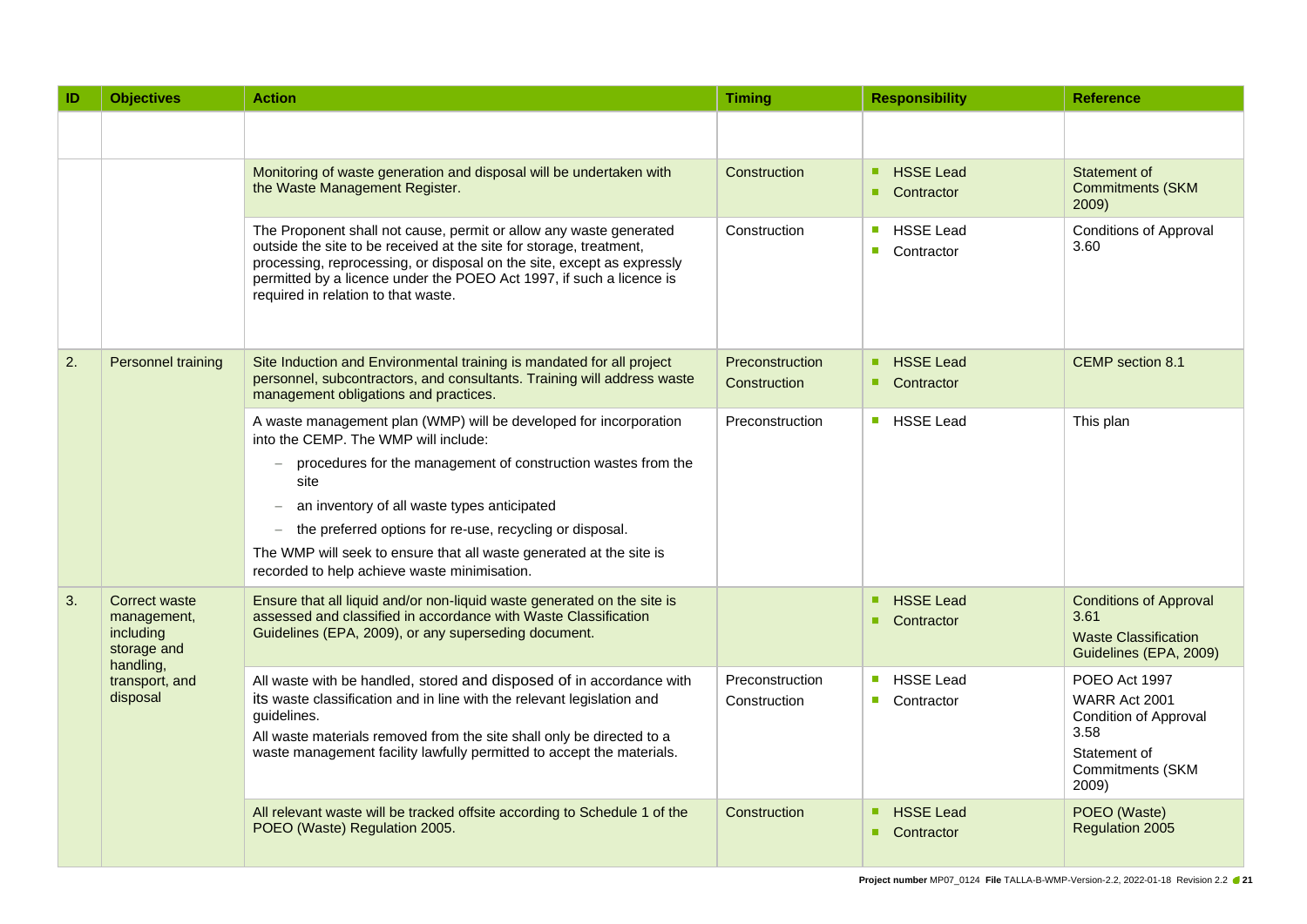| <b>ID</b> | <b>Objectives</b>                                  | <b>Timing</b><br><b>Action</b>                                                                                                                                                                                                                                                                                                                                                                                                                                                                                                                                                                                      |                                 | <b>Responsibility</b>                | <b>Reference</b>                                                                                                                               |
|-----------|----------------------------------------------------|---------------------------------------------------------------------------------------------------------------------------------------------------------------------------------------------------------------------------------------------------------------------------------------------------------------------------------------------------------------------------------------------------------------------------------------------------------------------------------------------------------------------------------------------------------------------------------------------------------------------|---------------------------------|--------------------------------------|------------------------------------------------------------------------------------------------------------------------------------------------|
| 4.        | Minimise<br>hazardous waste<br>risks               | All hazardous waste material, including contaminated soil, empty oil<br>drums or fuel drums, will be managed, transported and disposed of in<br>line with hazardous or special waste classification and in line with the<br>relevant legislation and guidelines. All hazardous waste materials<br>removed from the site shall only be directed to a waste management<br>facility lawfully permitted to accept the materials.<br>Asbestos containing materials will be managed in accordance<br>with the EnergyAustralia Asbestos Management Plan version 7 or any<br>superseding version, and NSW Code of Practice. | Preconstruction<br>Construction | <b>HSSE Lead</b><br>m.<br>Contractor | Energy Australia's<br>Asbestos Management<br>Plan version 7<br>NSW Code of Practice<br>(Asbestos)<br>Statement of<br>Commitments (SKM<br>2009) |
| 5.        | Economical use<br>of existing<br><b>facilities</b> | Maximise the use of the Energy Australia existing Tallawarra Stage A<br>power station equipment and infrastructure, including but not limited to<br>the power station control room, administration building, amenities and<br>workshop building, internal roads and car parking domestic wastewater<br>treatment and disposal system, security fencing and visual screening.                                                                                                                                                                                                                                        |                                 | <b>HSSE</b> Lead<br>Contractor       | <b>Preliminary assessment</b><br><b>CEMP</b>                                                                                                   |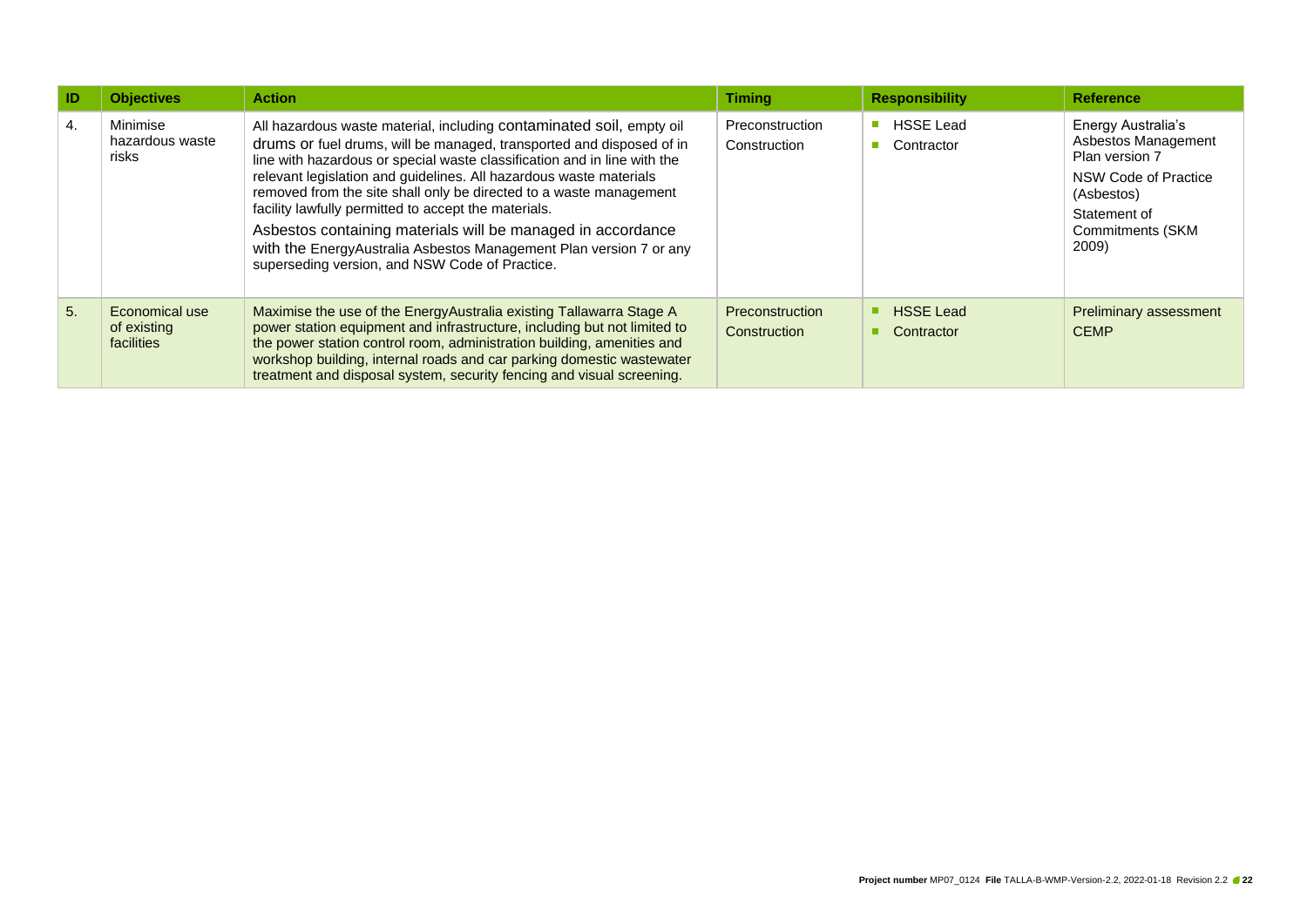# <span id="page-22-0"></span>6 Monitoring

Monitoring, measurement, analysis and evaluation for the project is detailed and maintained as part of the EMS, Section 7.5. Specific monitoring for the WMP is detailed in this section.

### <span id="page-22-1"></span>**6.1 Tallawarra A wastewater management system**

Energy Australia's operational EMP in place for the Tallawarra A power station addresses the EPL 555 requirements regarding sewage and effluent. The construction wastewater generated by the Project will be collected and managed with pump-out facilities (see SWMP). However, during early construction works the Tallawarra A wastewater management facilities may be used by Project personnel provided it does not exceed the system design capacity.

Specific monitoring requirements for the Tallawarra A wastewater management system that therefore apply to this WMP are provided in [Table 6-1.](#page-22-5) These monitoring requirements are addressed in the Tallawarra A OEMP.

<span id="page-22-5"></span><span id="page-22-3"></span>**Table 6-1: Tallawarra A wastewater management EPL monitoring requirements**

| <b>Type</b>                | <b>Purpose</b>           | <b>Frequency</b> | <b>Method</b>   | <b>Responsibility</b>                                 |
|----------------------------|--------------------------|------------------|-----------------|-------------------------------------------------------|
| EPL No.555 Identification  | <b>Effluent quality</b>  | Quarterly during | and lab testing | Pit grab sample   HSSE Lead as part of implementation |
| P1.3 item 2                | monitoring               | discharge        |                 | of the Tallawarra A OEMP                              |
| EPL No. 555 Identification | Sewage volume Continuous |                  | Measurement     | HSSE Lead as part of implementation                   |
| <b>P1.3</b> item 3         | monitoring               |                  | from flowmeter  | of the Tallawarra A OEMP                              |

### <span id="page-22-2"></span>**6.2 Project waste monitoring**

Monitoring, measurement, analysis and evaluation for the project is detailed and maintained as part of the EMS, Section 7.5. Specific monitoring requirements that apply to this WMP are provide in [Table 6-2.](#page-22-6)

<span id="page-22-6"></span><span id="page-22-4"></span>**Table 6-2: WMP monitoring requirements**

| <b>Type</b> | <b>Purpose</b>                                                                                                               | <b>Frequency</b>              | <b>Responsibility</b>          |
|-------------|------------------------------------------------------------------------------------------------------------------------------|-------------------------------|--------------------------------|
| Waste       | To maintain tracking register for appropriate<br>disposal of wastes. Refer to the Waste<br>management Register (Appendix A). | Weekly during<br>construction | <b>HSSE Lead</b><br>Contractor |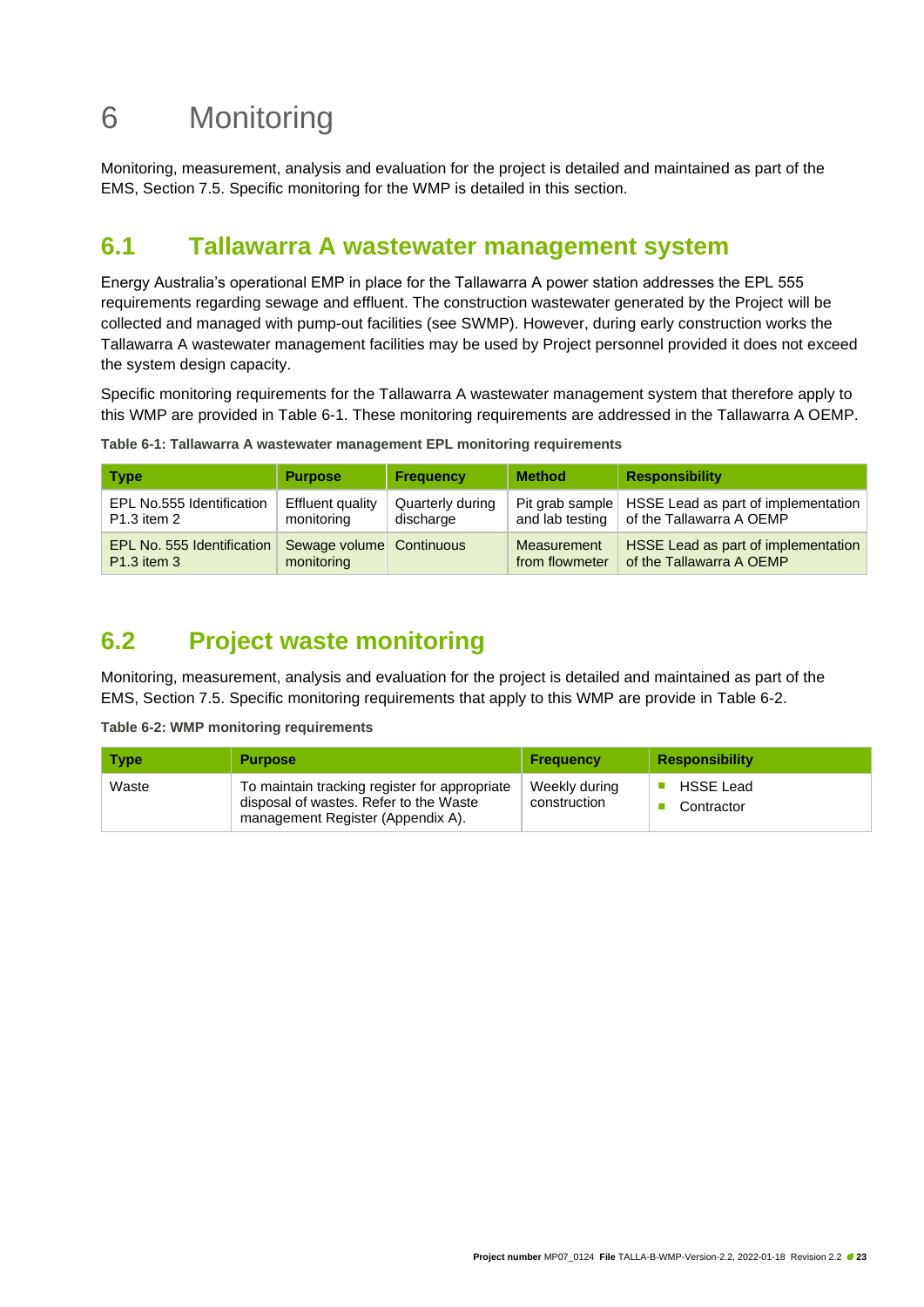# <span id="page-23-0"></span>7 Compliance management

### <span id="page-23-1"></span>**7.1 Communication**

Communication shall be undertaken as outlined in the EMS Section 6.

### <span id="page-23-2"></span>**7.2 Consultation**

The conditions of approval do not require any specific consultation to occur in relation to this WMP. No consultation with agencies or Public Authorities has been conducted for the WMP. Any consultation that occurs during the Project should be logged in the agency consultation log in Appendix B.

### <span id="page-23-3"></span>**7.3 Training and competency**

All project personnel are required to undergo site induction training which incorporates WMP measures in accordance with Section 9 of the CEMP.

### <span id="page-23-4"></span>**7.4 Auditing and reporting**

Regular audits and inspections are to be completed in accordance with Section 7 of the EMS. Audits and inspections will assess WMP compliance, to identify any issues of noncompliance, and to confirm licence and approval conditions are being met. Audits shall also consider how following targets that apply to this WMP are being addressed:

- Adherence to relevant legislation, statutory requirements, permit and/or licenses
- Waste generation and disposal is monitored through the Waste Management Register, up to date and accessible
- Waste is managed according to the WMP
- Waste storage and handling is in line with the WMP and in accordance with the relevant legislation and guidelines per waste classification
- Waste disposal, transportation, and tracking is in line with the WMP and in accordance with the relevant legislation and guidelines per waste classification
- Adequate waste storage and disposal areas, clearly labelled and segregated depending on waste classification/ disposal or recycling method
- Hazardous and special waste managed appropriately and safely, and stored separately to non-hazardous waste, no risk of stormwater runoff
- Adherence to the reuse and recycle hierarchy of waste management, including avoiding and minimising waste where possible
- No complaints received in relation to waste management practices.

Reporting on audit outcomes is to be undertaken in accordance with Section 12 of the CEMP.

### <span id="page-23-5"></span>**7.5 Incident management and corrective actions**

The management, investigation, reporting and notification process for environmental incidents is to be undertaken in accordance with:

- GECL Emergency Response Plan for Tallawarra B (where related to the construction of the project)
- EnergyAustralia Emergency Response and Preparedness Plan TQMS12-HSE-L001 Emergency Response Plan (where related to the broader project site or Tallawarra A operations)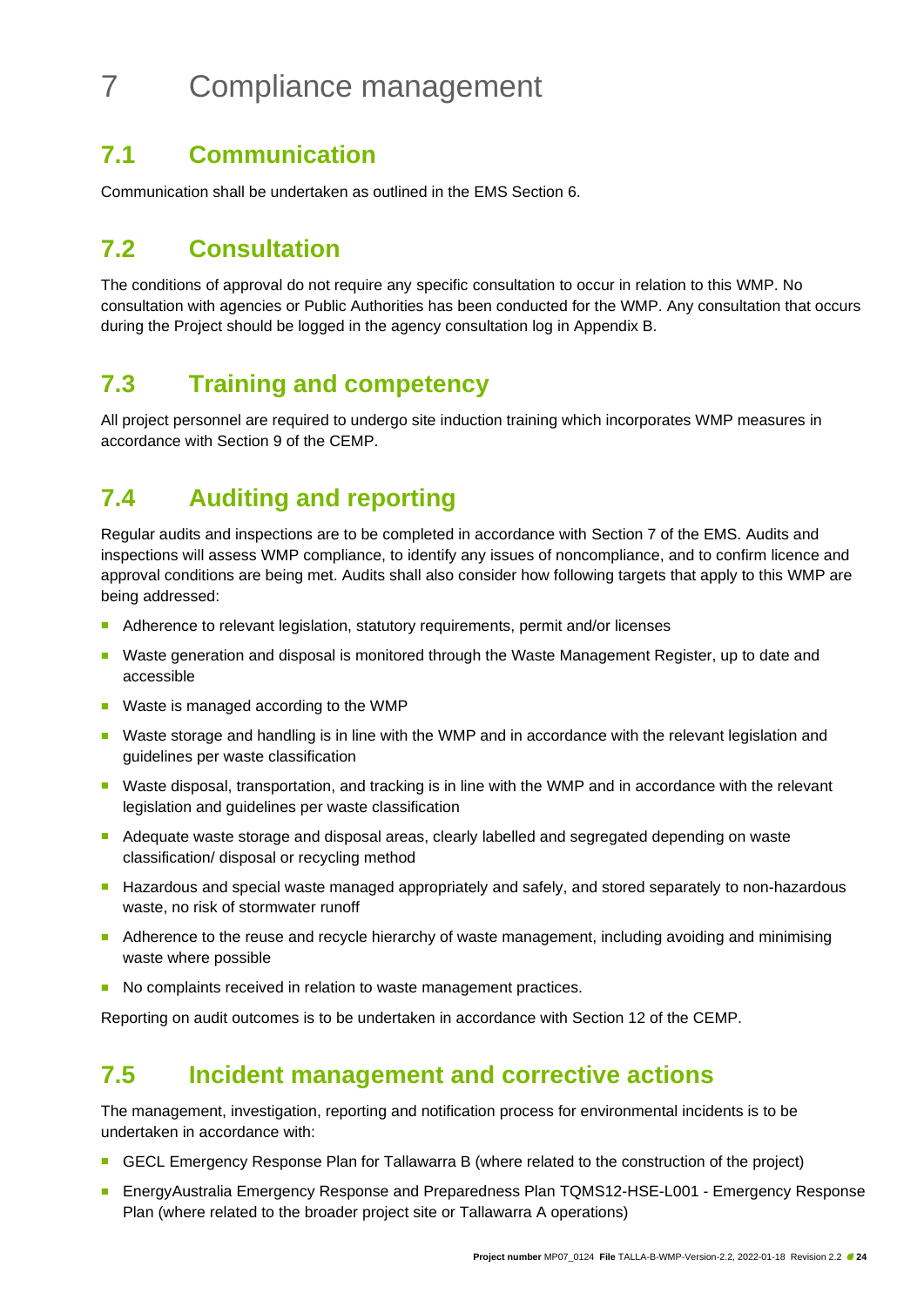- Conditions of Approval incident reporting requirements
- EPL 555 requirements.

If an incident does occur, all project personnel are required to cease works immediately and follow the processes in line with the EnergyAustralia Emergency Response and Preparedness Plan TQMS12-HSE-L001 - Emergency Response Plan, and notification and reporting requirements outlined in the following sections.

If the incident is under the control of GECL during construction, then the GECL Emergency Response Plan for Tallawarra B must be followed.

Generally environmental incident notification and reporting would ensure that all environmental incidents and non-compliances must be immediately reported to the HSSE Lead and Construction Manager. Verbal notification must occur immediately on becoming aware of the incident or non-compliance. EnergyAustralia will notify NSW EPA immediately of all pollution incidents that cause or threaten material harm to the environment. EnergyAustralia will also notify the ER of any environmental incident immediately or within 24 hours of becoming aware of the incident.

EnergyAustralia will notify the Secretary in writing via the Major Projects website immediately after it becomes aware of an environmental incident following the requirements of CoA 5.1 and Appendix 1 of the major project approval. The major project approval Appendix 1 incident reporting requirements are replicated in Appendix C of this WMP.

For full details of incident management requirements, refer to Section 10 of the CEMP.

### <span id="page-24-0"></span>**7.6 Review**

This plan will be subject to continuous review throughout the construction stage of the Project, aimed at identifying areas for improvement.

Specific review of this plan is required to comply with Condition of Approval 7.7. This condition requires that within 3 months, unless the Secretary agrees otherwise, of:

- a) the submission of an incident report under condition 5.1 of this approval;
- b) the submission of an Independent Environmental Audit report under condition 5.11 of this approval;
- c) the approval of any modification to the conditions of this approval; or
- d) a direction from the Secretary under condition 1.3 of this approval;

EnergyAustralia must review and, if necessary, revise the studies, strategies or plans required under the conditions of approval to the satisfaction of the Secretary.

Where this review leads to revisions in any such document, then within 4 weeks of the review the revised document must be submitted to the Secretary for approval, unless otherwise agreed with the Secretary.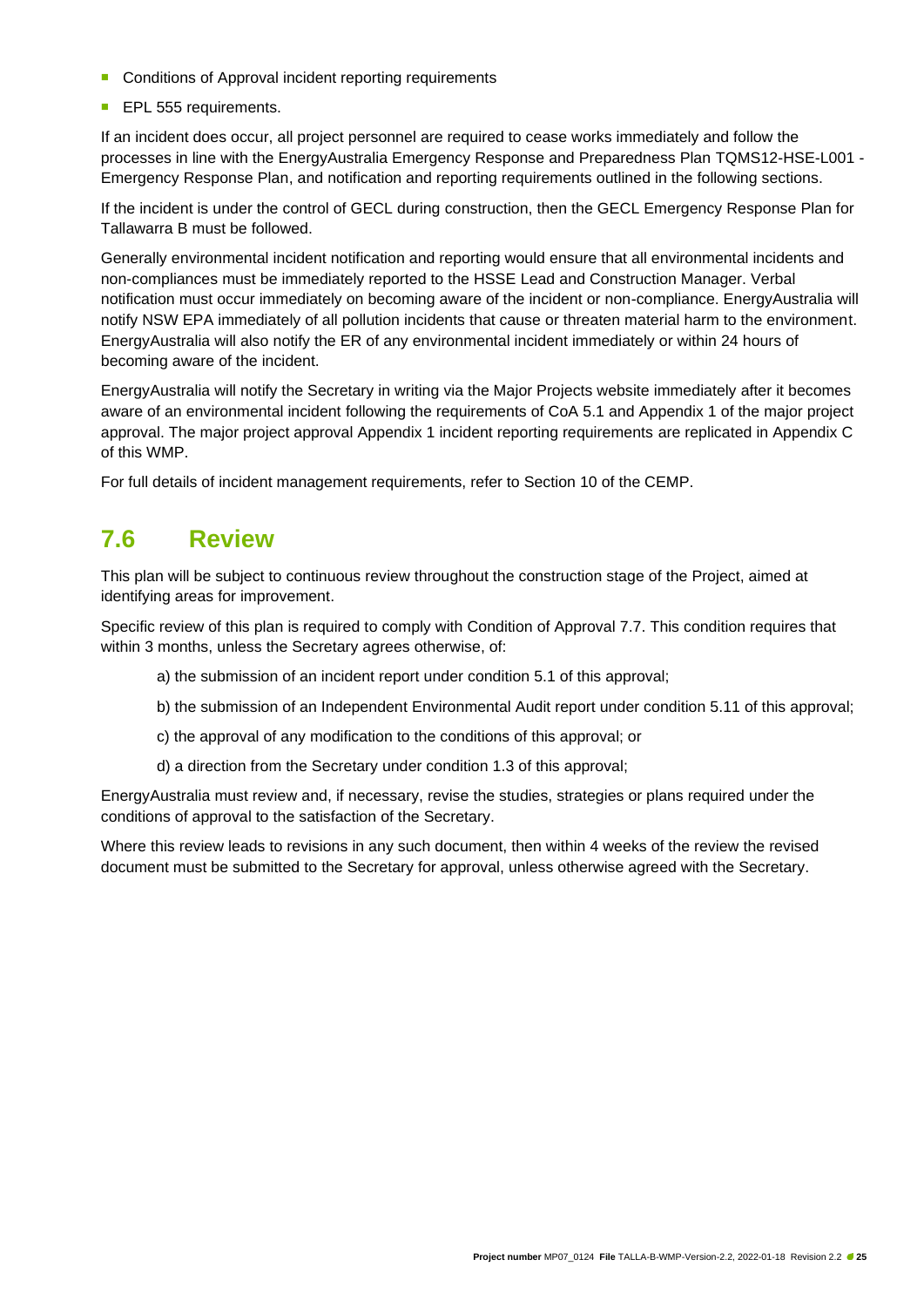## <span id="page-25-0"></span>8 References

Aurecon. (2021). Tallawarra Stage B Gas Turbine Power Station: Environmental Management Strategy. Report prepared for EnergyAustralia Tallawarra Pty Ltd. Sydney: Aurecon Australasia.

Aurecon. (2021). Tallawarra Stage B Gas Turbine Power Station: Construction Environment Management Plan. Report prepared for EnergyAustralia Tallawarra Pty Ltd. Sydney: Aurecon Australasia.

Aurecon. (2021). Tallawarra Stage B Gas Turbine Power Station: Soil and Water subplan. Report prepared for EnergyAustralia Tallawarra Pty Ltd. Sydney: Aurecon Australasia.

Aurecon. (2020). Tallawarra Stage B Gas Turbine Power Station: Modification Environmental Assessment. Report prepared for EnergyAustralia. Sydney: EnergyAustralia.

DECC. (2007). Storage and Handling Liquids Environmental Protection Participant's Manual. Department of Environment and Climate Change. Retrieved from **Participant's Manual (nsw.gov.au)**.

DIPNR. (2004). Guideline for the Preparation of Environmental Management Plans. Sydney: NSW Department of Infrastructure, Planning and Natural Resources. Retrieved from

https:/[/www.planning.nsw.gov.au/~/media/Files/DPE/Guidelines/guideline-for-the-preparation-of](http://www.planning.nsw.gov.au/~/media/Files/DPE/Guidelines/guideline-for-the-preparation-of-)**environmental-management-plans-2004.ashx?la=en**

Hazmat Services, (2011), Tallawarra Power Station Asbestos management plan, Version 7, ref: HAZ009\_AMP\_FIN\_270111

Minister for Planning. (2020, December 7). State Significant Infrastructure: Tallawarra B (MOD2) - Consolidated Project Approval. Retrieved from Department of Planning, Industry and Environment: **https:/[/www.planningportal.nsw.gov.au/major-projects/project/16696](http://www.planningportal.nsw.gov.au/major-projects/project/16696)**

NSW EPA. (2017). Guidelines on resource recovery Orders and Exemptions. NSW Environment Protection Authority. Retrieved from **Apply for an order and exemption (nsw.gov.au)**.

NSW EPA. (2014). Waste Classification Guidelines Part 1: Classifying waste. NSW Environment Protection Authority. Retrieved from **Waste classification guidelines Part 1: Classifying waste (nsw.gov.au)**.

NSW EPA. (2014). Waste Classification Guidelines Part 2: Immobilisation of waste. NSW Environment Protection Authority. Retrieved from **Waste Classification Guidelines Part 3 Immobilisation of waste (nsw.gov.au)**.

NSW EPA. (2014). Waste Classification Guidelines Part 3: waste containing radioactive material. NSW Environment Protection Authority. Retrieved from **Waste classification guidelines Part 3: Waste containing radioactive material (nsw.gov.au)**.

NSW EPA. (2014). Waste Classification Guidelines Part 4: Acid sulfate soils. NSW Environment Protection Authority. Retrieved from **Waste classification guidelines Part 4: Acid sulfate soils (nsw.gov.au)**.

SKM. (2007). Tallawarra Stage B Gas Turbine Power Station: Preliminary Environmental Assessment. Report prepared for TRUenergy. Sydney: Sinclair Knight Merz.

SKM. (2009). Tallawarra Stage B Gas Turbine Power Station: Environmental Assessment. Report prepared for TRUenergy. Sydney: Sinclair Knight Merz.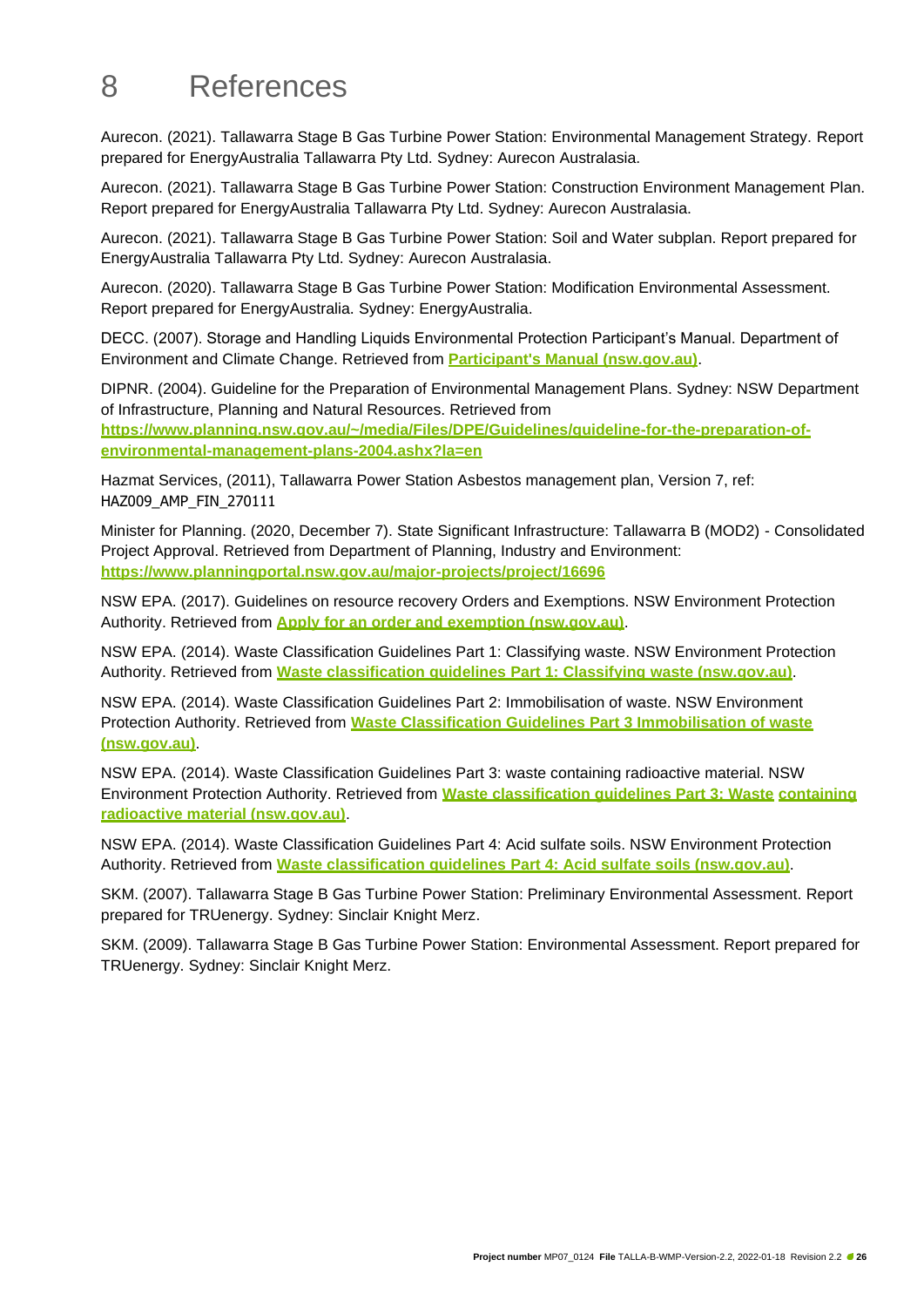<span id="page-26-0"></span>Appendix A: Waste management register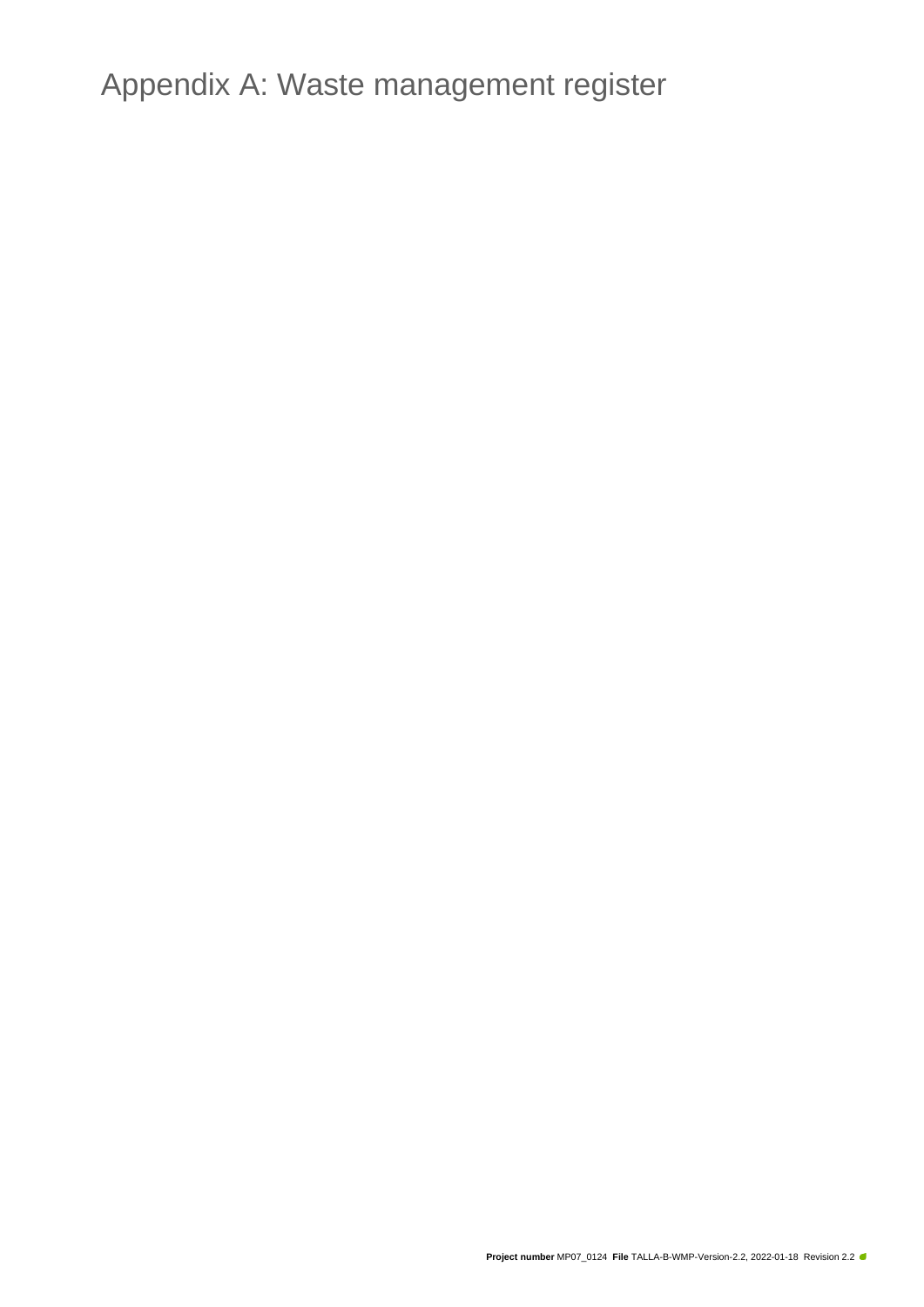#### **Example waste management register**

| Date/<br><b>Time</b> | Waste<br><b>Classification</b> | Waste<br><b>Stream</b> | Description (e.g. brick,<br>vegetation, sewage) | <b>Amount</b> | Onsite/<br><b>Offsite</b> | <b>Transport</b> | <b>Receiving Facility</b> | <b>Waste Use</b><br>(Disposed/<br>Recycled/<br>Reused) | <b>Invoice No/</b><br>Reference |
|----------------------|--------------------------------|------------------------|-------------------------------------------------|---------------|---------------------------|------------------|---------------------------|--------------------------------------------------------|---------------------------------|
|                      |                                |                        |                                                 |               |                           |                  |                           |                                                        |                                 |
|                      |                                |                        |                                                 |               |                           |                  |                           |                                                        |                                 |
|                      |                                |                        |                                                 |               |                           |                  |                           |                                                        |                                 |
|                      |                                |                        |                                                 |               |                           |                  |                           |                                                        |                                 |
|                      |                                |                        |                                                 |               |                           |                  |                           |                                                        |                                 |
|                      |                                |                        |                                                 |               |                           |                  |                           |                                                        |                                 |
|                      |                                |                        |                                                 |               |                           |                  |                           |                                                        |                                 |
|                      |                                |                        |                                                 |               |                           |                  |                           |                                                        |                                 |
|                      |                                |                        |                                                 |               |                           |                  |                           |                                                        |                                 |
|                      |                                |                        |                                                 |               |                           |                  |                           |                                                        |                                 |
|                      |                                |                        |                                                 |               |                           |                  |                           |                                                        |                                 |
|                      |                                |                        |                                                 |               |                           |                  |                           |                                                        |                                 |
|                      |                                |                        |                                                 |               |                           |                  |                           |                                                        |                                 |
|                      |                                |                        |                                                 |               |                           |                  |                           |                                                        |                                 |
|                      |                                |                        |                                                 |               |                           |                  |                           |                                                        |                                 |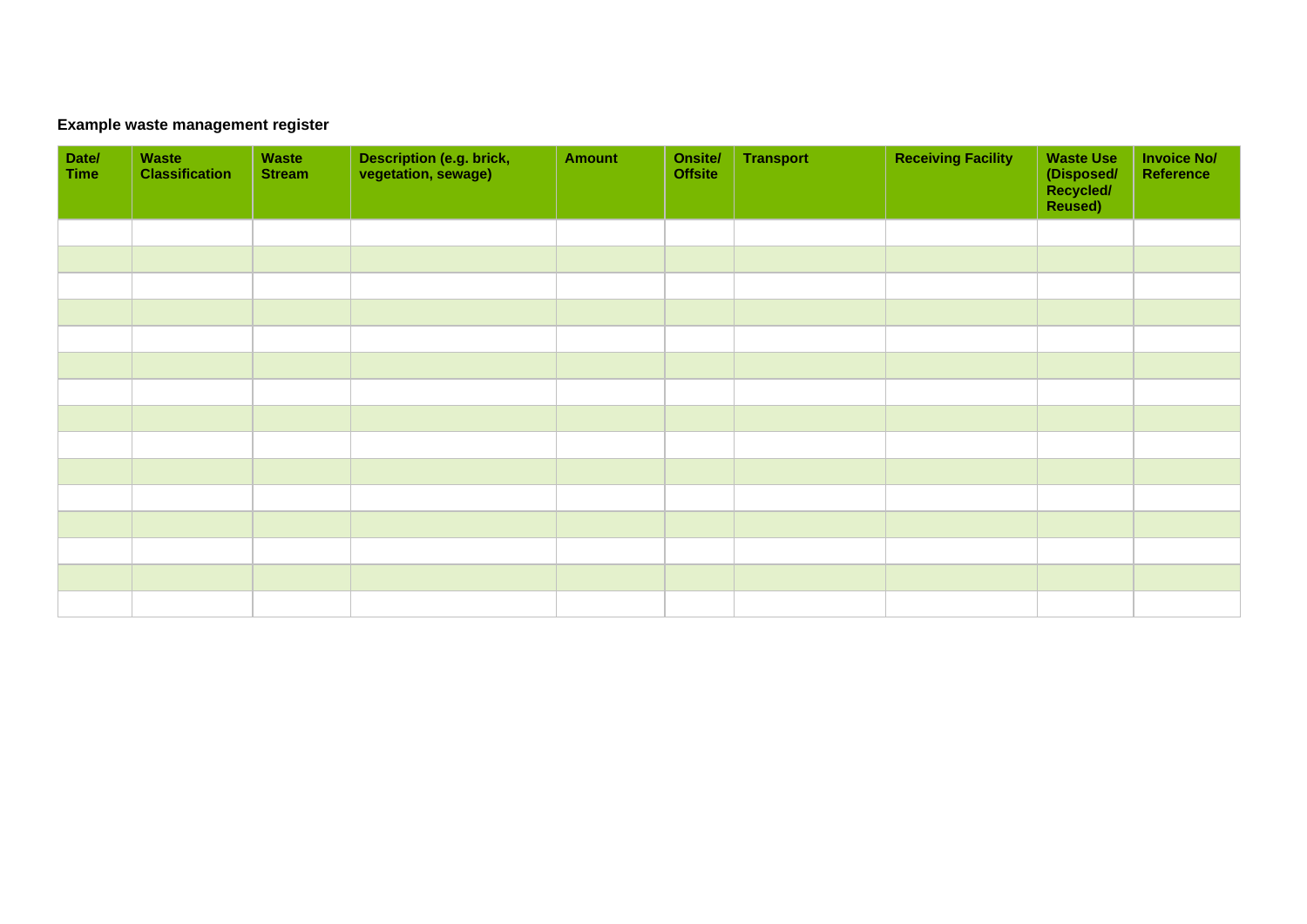# <span id="page-28-0"></span>Appendix B: Agency consultation log

No consultation with stakeholders has been undertaken specifically in relation to the WMP. Any future consultation undertaken for this WMP should be summarised in the table below.

| <b>Agency</b>                    | Date       | <b>Method</b> | <b>Actions and responses</b> |
|----------------------------------|------------|---------------|------------------------------|
| No<br>consultation<br>undertaken | 19/10/2021 |               |                              |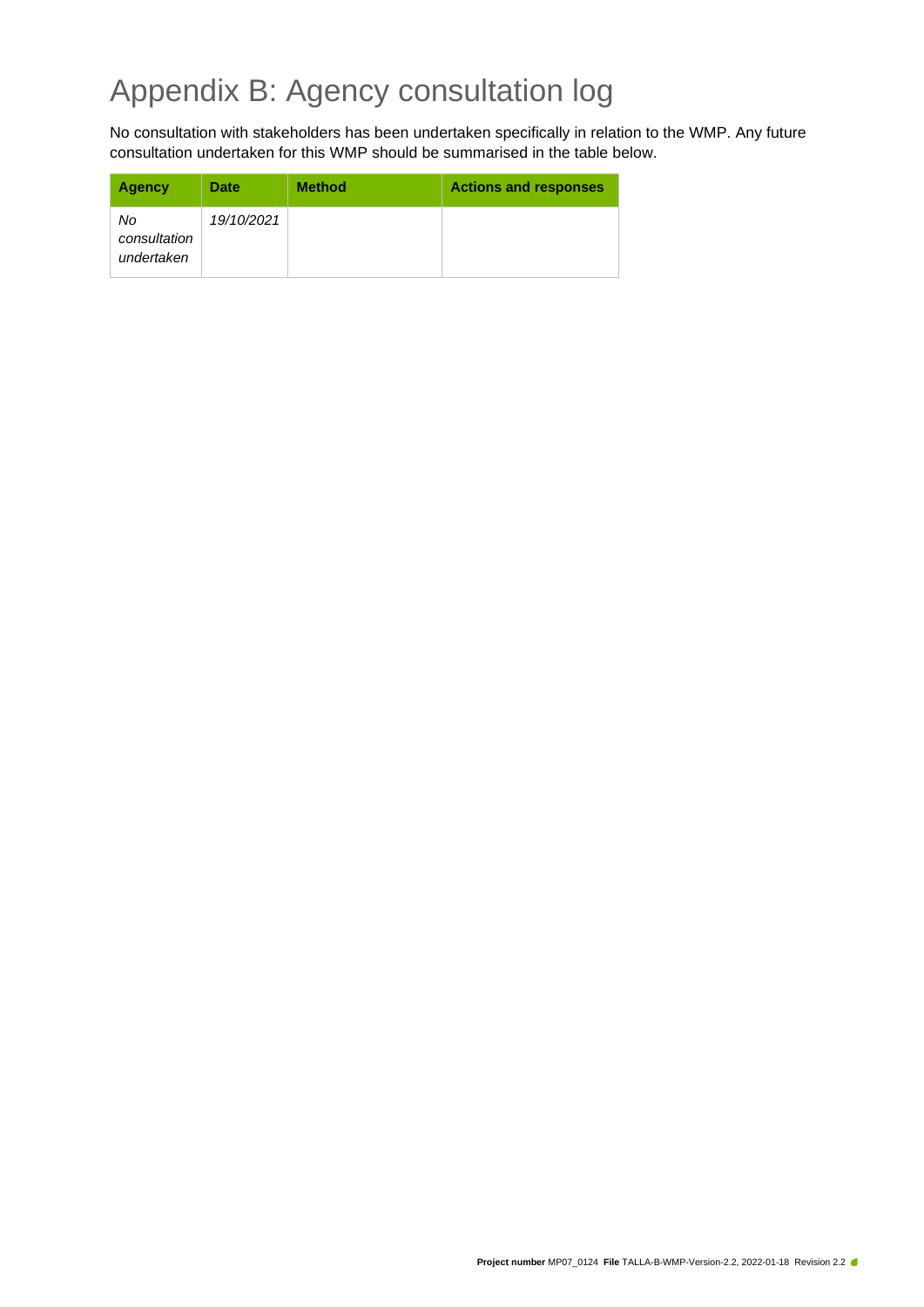# <span id="page-29-0"></span>Appendix C: Incident notification requirements (major project approval, Appendix 1)

#### **Written incident notification requirements:**

- 1. A written incident notification addressing the requirements set out below must be submitted to the Secretary via the Major Projects website within seven days after the Proponent becomes aware of an incident. Notification is required to be given under this condition even if the Proponent fails to give the notification required under condition 5.1 or, having given such notification, subsequently forms the view that an incident has not occurred.
- 2. Written notification of an incident must:
	- a. identify the development and application number;
	- b. provide details of the incident (date, time, location, a brief description of what occurred and why it is classified as an incident);
	- c. identify how the incident was detected;
	- d. identify when the Proponent became aware of the incident;
	- e. identify any actual or potential non-compliance with conditions of approval;
	- f. describe what immediate steps were taken in relation to the incident;
	- g. identify further action(s) that will be taken in relation to the incident; and
	- h. identify a project contact for further communication regarding the incident.
- 3. Within 30 days of the date on which the incident occurred or as otherwise agreed to by the Secretary, the Proponent must provide the Secretary and any relevant public authorities (as determined by the Secretary) with a detailed report on the incident addressing all requirements below, and such further reports as may be requested.
- 4. The Incident Report must include:
	- a. a summary of the incident;
	- b. outcomes of an incident investigation, including identification of the cause of the incident;
	- c. details of the corrective and preventative actions that have been, or will be, implemented to address the incident and prevent recurrence; and
	- d. details of any communication with other stakeholders regarding the incident.